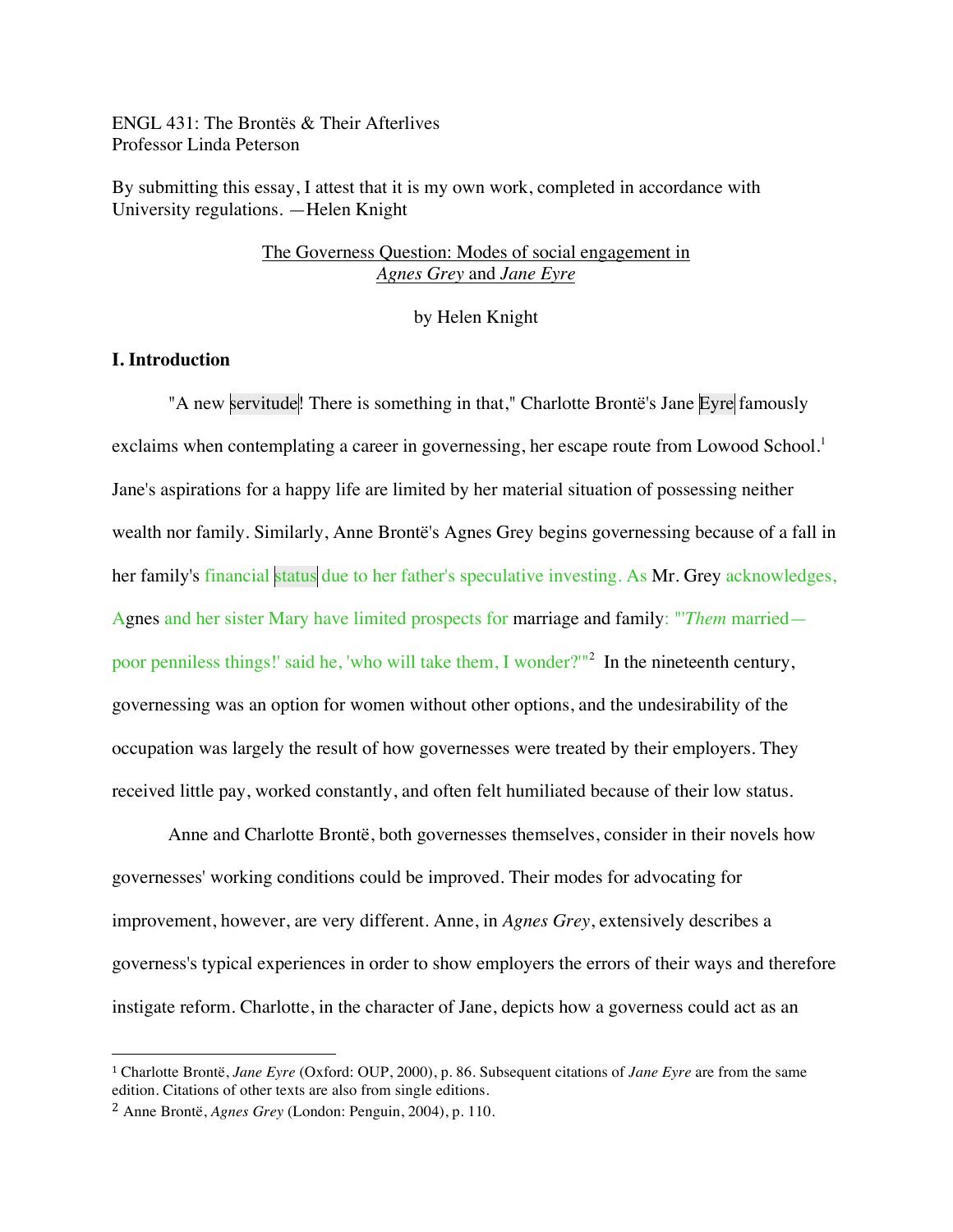agent in charge of her own working conditions by breaking out of subservient behavior and standing up for herself. At a time when women workers, and female authors in particular, were becoming more involved in public discourse about their rights, Anne's and Charlotte's contrasting treatments of governessing conditions represent two approaches for how change might be enacted.

#### **II. The mid-nineteenth century governess as a modern phenomenon**

Charlotte's and Anne's choice of occupation for their heroines, governessing, is unsurprising. By the mid-nineteenth century, the governess was a familiar figure in British art and literature. Why had the governess—"disconnected, poor, plain" (J. Brontë, 161)—captured the Victorian imagination? This fascination was symptomatic of anxiety as well as sympathy. Conditions of the occupation and stereotypes about governesses indicate that these women were living symbols of a threatened social order. This social order was unable to guarantee the financial security of middle class young women. Writing about governesses, the Brontë sisters were participating in a debate about cultural values pertaining to wealth, class, and women.

Economic and cultural change in the first half of the nineteenth century fueled rapid growth in the demand for governesses and in the number of women seeking to become governesses.3 Rising prosperity produced a new class who could afford to hire governesses, including military officers and merchants like *Agnes Grey*'s Bloomfields. This affluence also fostered a cultural shift whereby women of gentility were expected more than before to live at leisure. To create this leisure time, mothers transferred the care of their daughters to governesses. Simultaneously, the number of culturally approved occupations for unmarried, poor, genteel women grew more limited. Because of its domestic character, governessing was one of the

<sup>3</sup> These trends are discussed by Trev Broughton and Ruth Symes in the introduction to *The Governess: An Anthology* and by Bronwyn Rivers in Chapter 3 of *Women at Work in the Victorian Novel.*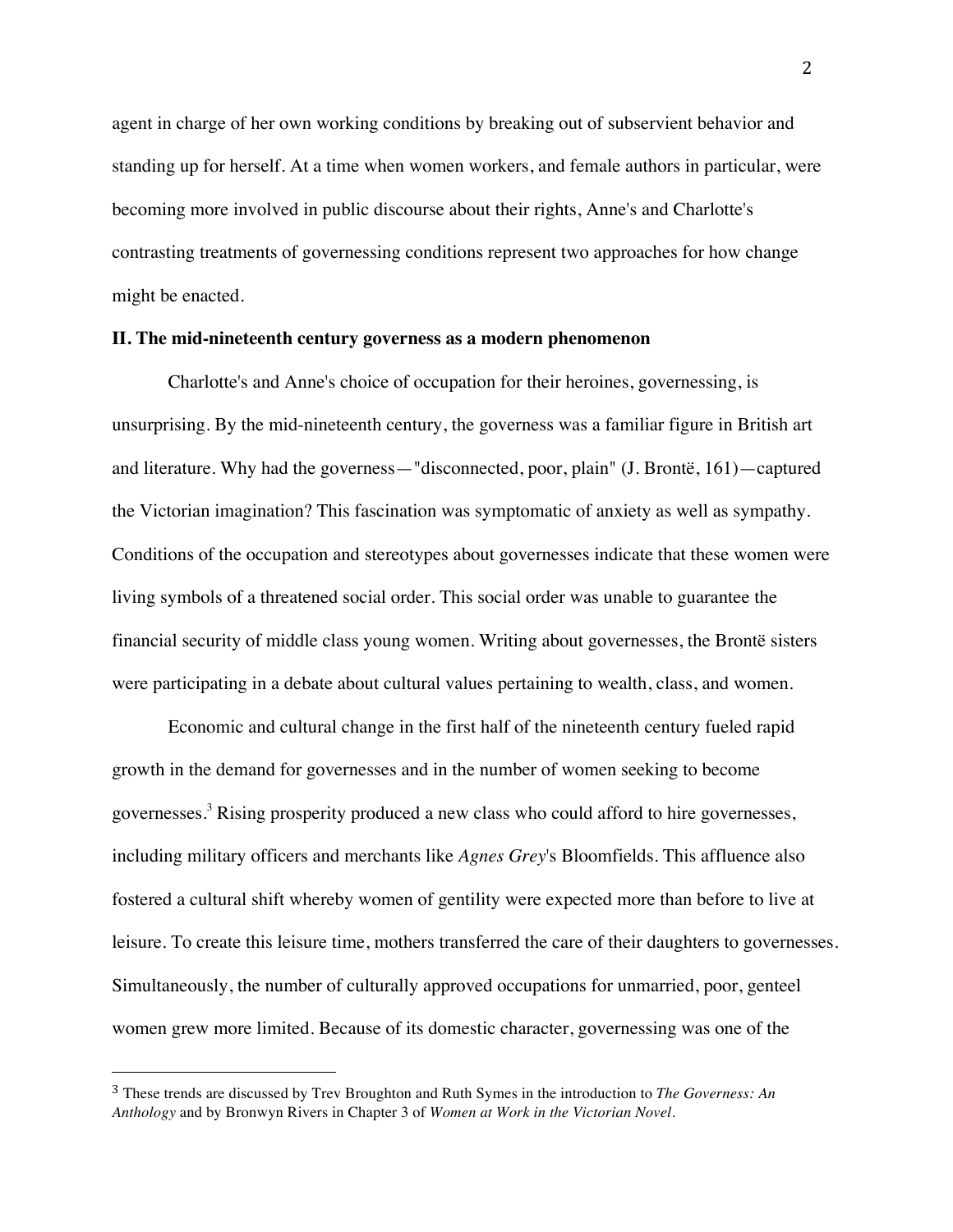occupations that such women could undertake. Additionally, the imbalanced proportion of females to males in the domestic population, largely a product of male emigration to the colonies, resulted in a large number of women who were unmarried. According to the 1851 census, there were almost 750,000 more women than men in England. This disproportion swelled the ranks of governesses, and it also increased the demand for them. As competition for husbands became stiffer, young women were expected to acquire more accomplishments to make a good match. Mothers found themselves lacking the skills that society demanded of their daughters, so they sought governesses who could teach them. From male emigration to the rise of a wealthy merchant group, the factors creating the nineteenth-century governessing industry demonstrate that the governess was more than a teacher for wealthy children. She was a product of contemporary economic and cultural conditions.

At the mid-nineteenth century, the life of the governess was difficult. Economic instability in the 1840s resulted in a greater number of governesses than positions for them.<sup>4</sup> Jane *Eyre* alludes to the increasingly competitive job market for governesses in the parenthetical comment accompanying her advertisement for a position: "in those days, reader, this now narrow catalogue of accomplishments, would have been held tolerably comprehensive" (87). The limited number of available postings raised the minimum qualifications governesses needed in order to be hired. And where competition was fierce, exploitation ensued. In "Hints on the Modern Governess System," Lady Eastlake calculates the average salary of a governess to be thirty-five pounds per year, but mentions twelve pounds to be the minimum. <sup>5</sup> *Agnes Grey* provides insight into the limited purchasing power of such a salary. The Murrays offer Agnes fifty pounds, but

<sup>4</sup> Broughton and Symes discuss increasing competition for governessing positions in chapter 1 of *The Governess: An Anthology.*

<sup>5</sup> Lady Elizabeth Eastlake, "Hints on the Modern Governess System," *The Governess: An Anthology*, ed. Trev Broughton and Ruth Symes (Stroud, Gloucestershire: Sutton Pub., 1997), p. 111.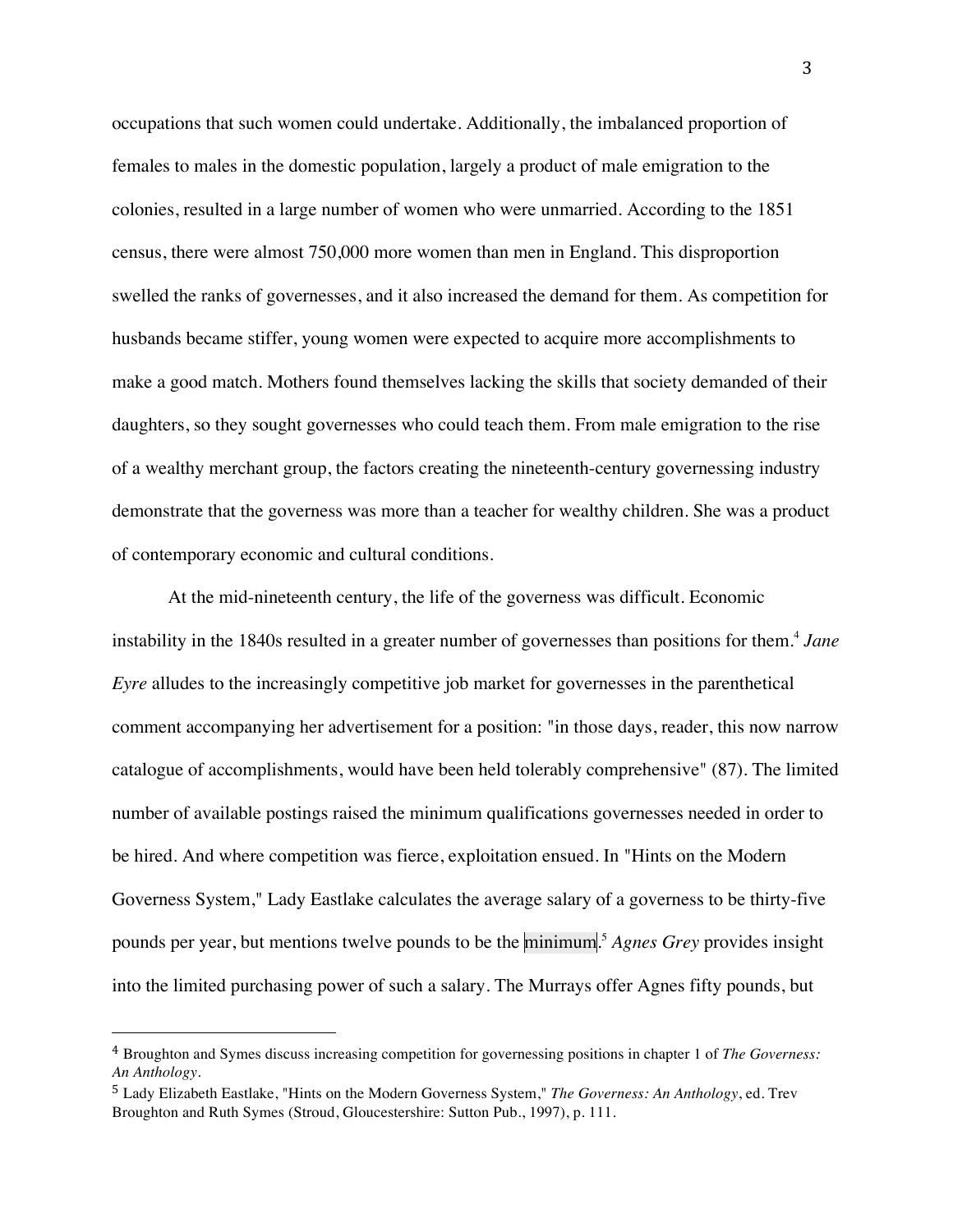living expenses quickly erode this wage. Agnes explains, "I must have decent clothes becoming my station, I must, it seemed, put out my washing, and also pay for my four annual journeys between Horton Lodge and home" (144). Agnes estimates she can save thirty pounds or less for her family, perhaps more than many governesses with less generous salaries could put away. For meager compensation, governesses were expected to spend long days with the children of the household, whom they did not have the authority to discipline.<sup>6</sup> As Agnes's dressing of Mary Anne Bloomfield exemplifies, they might also be asked to assume the duties of nursery maids or lady's maids. An oversupply of job seekers led governesses to accept such working conditions. At the same time, these norms reflected poorly on the employers who took advantage of the surplus of governesses seeking employment. The working conditions of governesses revealed the Victorian middle and upper classes' willingness to exploit women from similar backgrounds to their own.

The adversity governesses faced was as much psychological as it was material. In order to gain employment, the governess needed to have the same level of education that wealthy parents wished for their children. As Lady Eastlake characterizes it, "the real definition of a governess in the English sense, is a being who is our equal in birth, manners, and education". <sup>7</sup> At the same time, by virtue of working, the governess was an inferior to her employers. Earning money associated the middle class woman with the working class and even with the prostitute, the other type of woman who publicized herself and gained money.<sup>8</sup> A salary's taint explains Agnes Grey's reluctance to explicitly link her desire to become a governess with her family's financial status. While she does mention that she wants "to earn my own maintenance," she then

<sup>6</sup> Extended discussion of governesses' duties can be found in chapter 1 of *The Governess: An Anthology.*

<sup>7</sup> Lady Elizabeth Eastlake, "*Vanity Fair*, *Jane Eyre* and the Governesses Benevolent Institution," *The Governess: An*  Anthology, ed. Trev Broughton and Ruth Symes (Stroud, Gloucestershire: Sutton Pub., 1997), p. 120.<br><sup>8</sup> Rivers makes this argument regarding prostitution in the introduction to Women at Work in the Victorian Novel.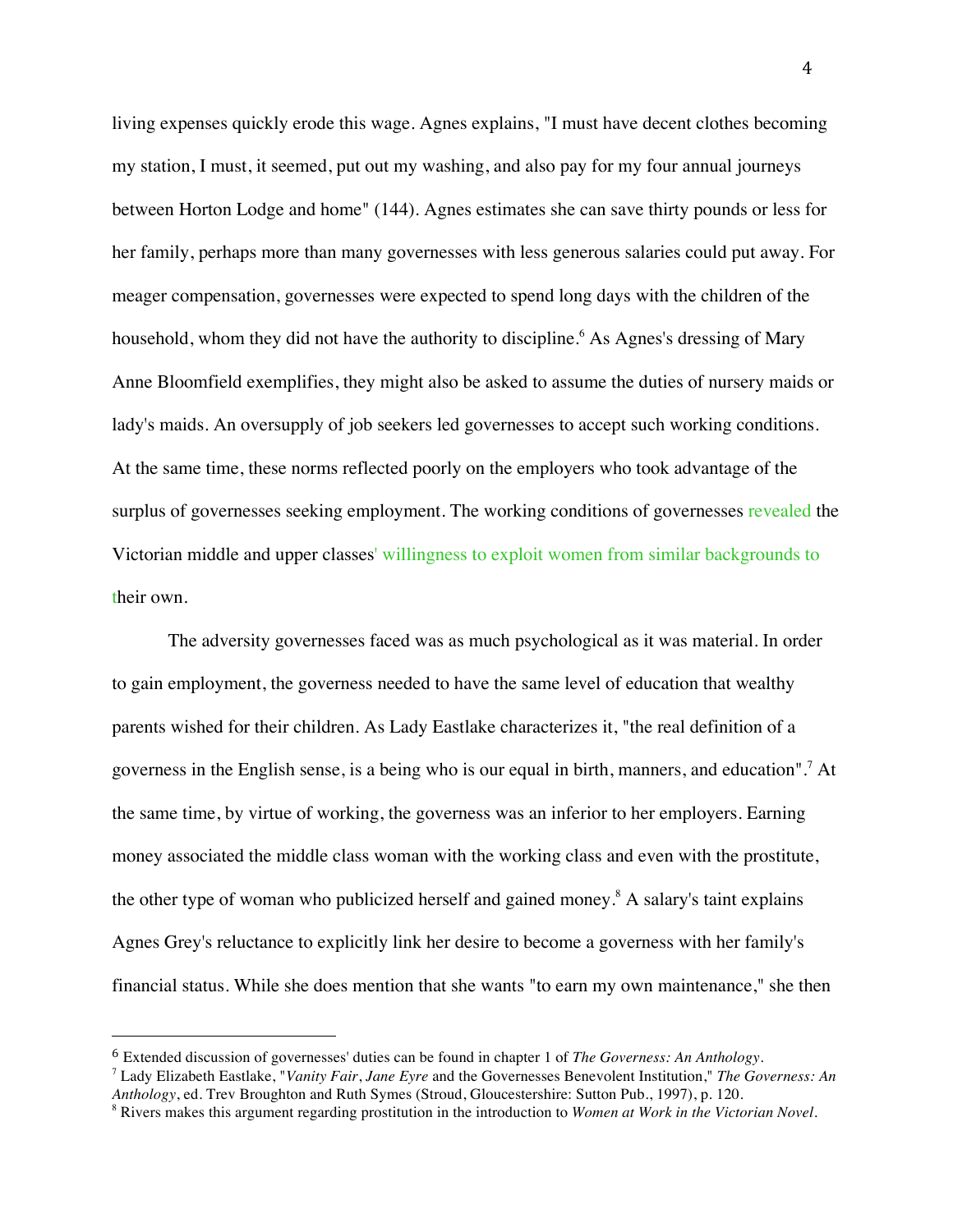exclaims on the merits of raising children: "To train the tender plants, and watch their buds unfolding day by day!" (69). Agnes preserves her femininity by professing a philanthropic interest in the occupation.

As a result of her background, the governess was in the precarious position of being neither a friend with the servants nor with her employers. She was too educated for one group and too poor for the other. In a class-oriented society, this lack of belonging was a source of distress. Drawing on her experience as a governess, Emily Peart describes how "it is this very position—this anomalous half-way place, which has given rise so often to what is unpleasant, and has caused a kind of unacknowledged slur to rest on the name of 'governess.'"9 According to Peart, a lack of belonging is a defining characteristic of what it means to work in this occupation. Governesses' suffering arose from their exclusion from a normative social position. As Agnes Grey's interest in "the tender plants" demonstrates, Victorian society required duplicity of governesses in order for them to retain their dignity. They had to feign a lack of financial interest though a need for money forced them into the occupation.

For their physical and psychological hardship, governesses received their employers' pity in donations, fiction, and nonfiction. As scholars have observed, public interest in the governesses' plight was out of proportion with their numbers.<sup>10</sup> There were thirty more times domestic servants than governesses according to the 1851 census, but governesses received far more sympathy. However, unlike servants, governesses were not from the working class. For the most part, their families had once had wealth. Upper and middle class interest in the plight of governesses was linked to their genteel origins. Responding to the financial difficulty associated

<sup>9</sup> Emily Peart, *A Book for Governesses, by One of Them*, in *The Governess: An Anthology*, ed. Trev Broughton and Ruth Symes, (Stroud, Gloucestershire: Sutton Pub., 1997), p. 104.

<sup>10</sup> Broughton and Symes attribute this argument to Kathryn Hughes in *The Governess: An Anthology.*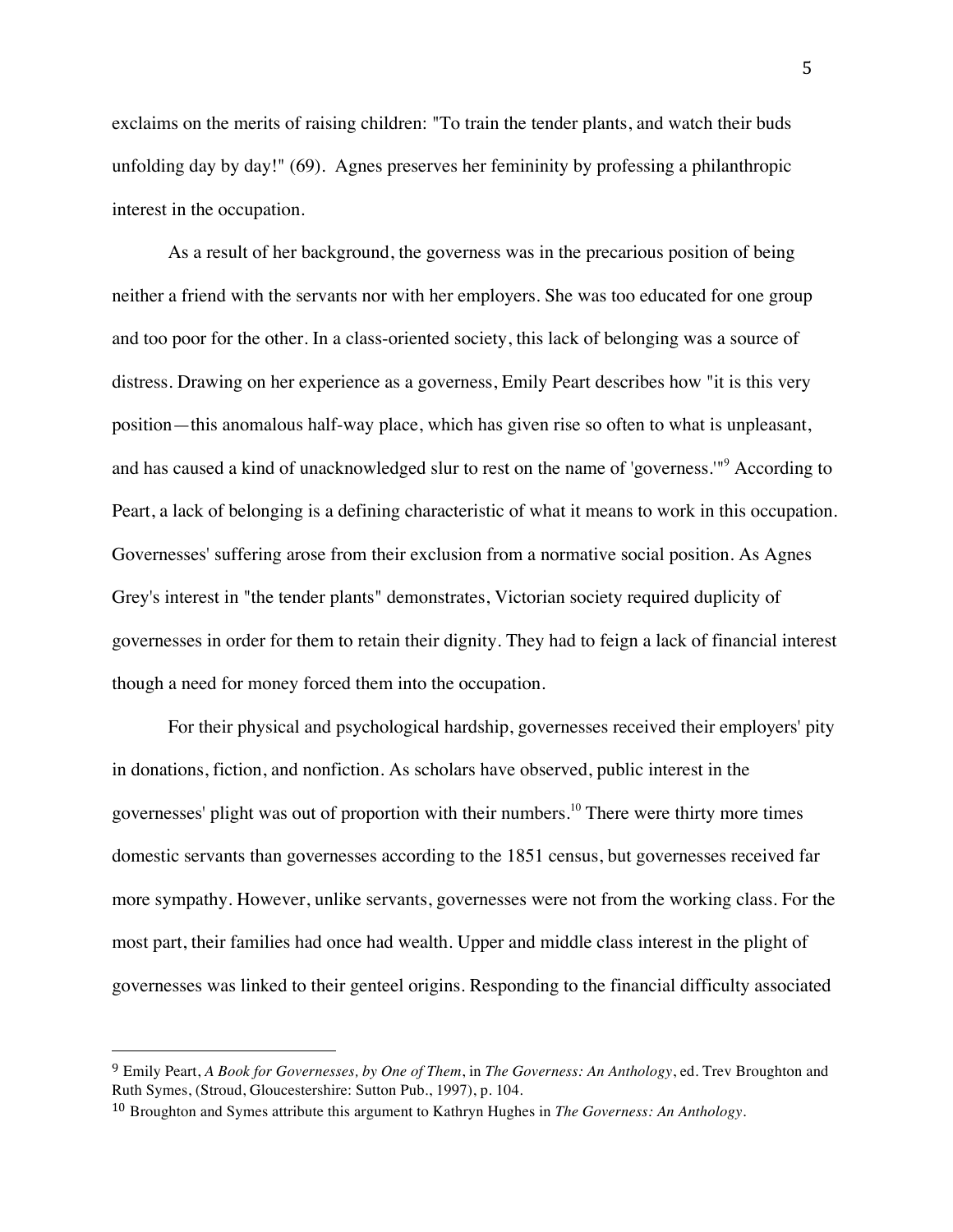with this occupation, wealthy patrons established the Governesses' Benevolent Institution in 1843, and in the early years, the organization primarily distributed payments to governesses in need.<sup>11</sup> There were 600 donors when the organization began and 6,000 by 1860. Philanthropic institutions to benefit governesses were established because social safeguards for the working classes, namely workhouses, were considered below the dignity of governesses. Lady Eastlake's sympathy for governesses is related to their social descent: "The case of the governess is so much harder than that of any other class of the community" (119). According to Lady Eastlake, being deprived of former wealth is a greater tragedy than being born into poverty. Undoubtedly, public sympathy for governesses among the upper classes wealthy -was inconsistent with how some members of this class treated them within their homes. Philanthropic efforts to help governesses represented a likely point of hypocrisy between public and private action.

Paradoxically, at the same time that governesses received the public's pity, they also received their hate and scorn. As Jane Eyre describes it, they were considered "the anathematized race" (177). They gained the reputation of being seductresses of husbands and sons. A sub-genre of sensational novels arose in the mid-nineteenth century, featuring duplicitous, immoral governesses. In real life, too, they were perceived to be sexual threats: "How constantly you hear it said, 'Mrs. – has a great objection to having a governess in the house;' and no wonder she has, poor woman! When she is conscious that her husband regards her with serene indifference," remarks Peart about this state of affairs (182). Finally, governesses were charged with ineptitude. "'I have suffered a martyrdom from their incompetency and caprice,'" exclaims *Jane Eyre*'s Lady Ingram, espousing the conventional view of someone in her position (177). In short, to their employers, governesses represented a range of failings. Governesses, however, were not so

<sup>11</sup> Broughton and Symes discuss these facts in chapter 4 of *The Governess: An Anthology.*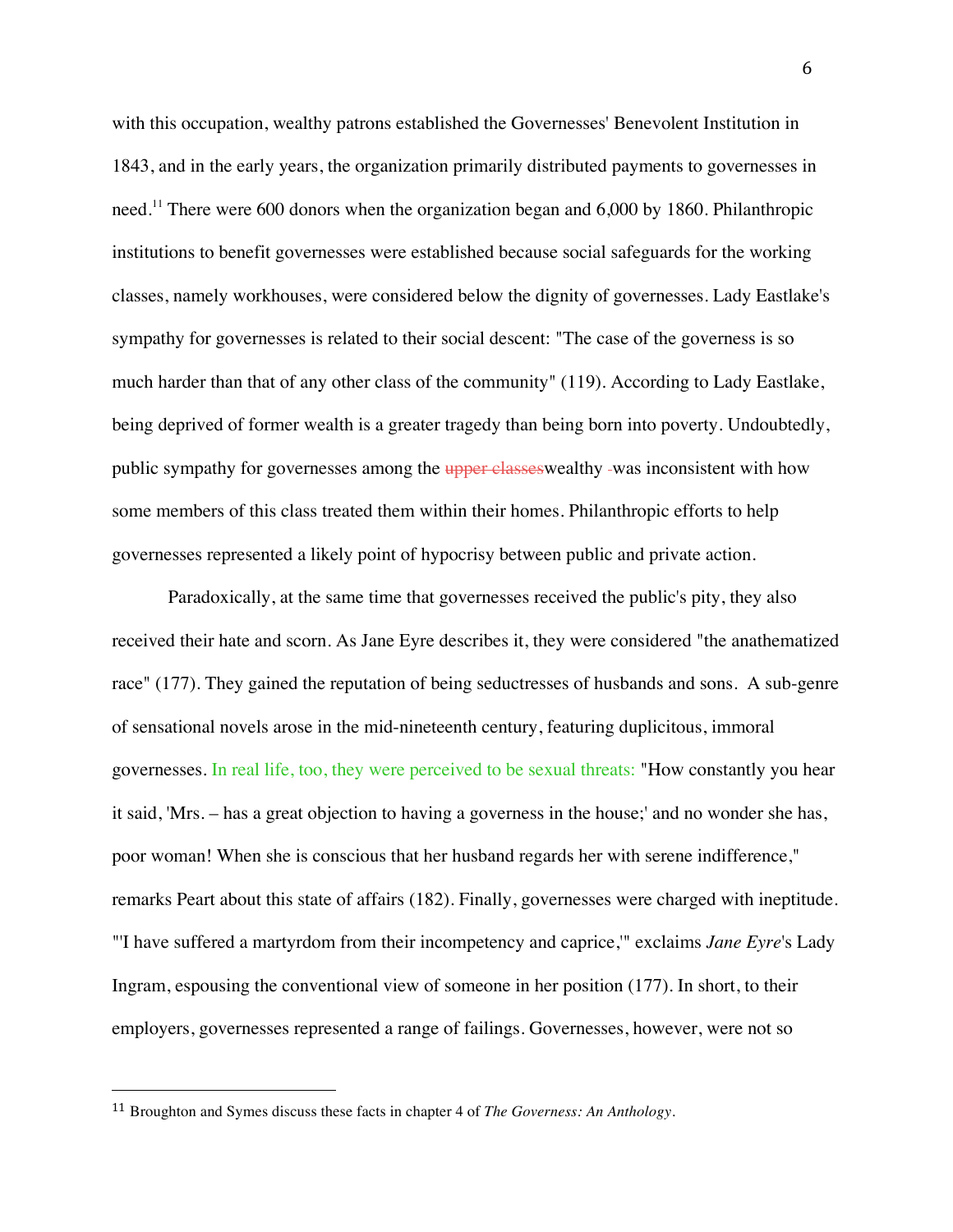degraded that the wealthy stopped hiring them to educate their children. This further reveals the duplicity of their employers, publicly criticizing them yet putting responsibility for their children's upbringing almost entirely on their shoulders.

The pity the governess received through initiatives like the Governesses' Benevolent Institution may seem incongruous with the scorn they simultaneously suffered. In fact, pity and hate were both manifestations of anxiety about the social mobility that the governess represented. The governess was an embodiment of downward class mobility to which the wealthy could also fall victim. "Many were the children of affluent parents…they moved in the best circles, and expected that their prosperity would last for ever; but a sudden loss of fortune, a failure in business, or death, has reversed the picture," writes Mary Maurice in an advice book. <sup>12</sup> Maurice's words sound a note of warning to those who also think their wealth will last forever. Philanthropic interest in the governess's plight might have stemmed from anxiety over how one's wives or daughters would fare if one's own circumstances changed. At the same time, claims of immorality were attempts to justify complaints against governesses who had experienced financial descent. Like Maurice, Eastlake reminds her audience that governesses resort to their profession because of a change in fortune: "We need the imprudencies, extravagancies, mistakes, or crimes of a certain number of fathers, to sow that seed from which we reap the harvest of governesses"  $(120)^{13}$  By attributing governesses' woe to fathers' vices, not chance, Lady Eastlake makes downward mobility explicable within a moral framework. Authors who questioned the morality of governesses themselves were similarly looking for an explanation. The governess's circumstances were a reminder that economic conditions did not guarantee the gentility sustained

<sup>12</sup> Mary Maurice, *Mothers and Governesses*, in *The Governess: An Anthology*. ed. Trev Broughton and Ruth Symes. (Stroud, Gloucestershire: Sutton Pub., 1997), p. 16.

<sup>&</sup>lt;sup>13</sup> Lady Eastlake's life is a case in point for how anxiety about falling from wealth generated interest in the governess. Once belonging to the middle class, she turned to writing in order to earn money. Perhaps, her writing about the governess was motivated by identifying with her problems.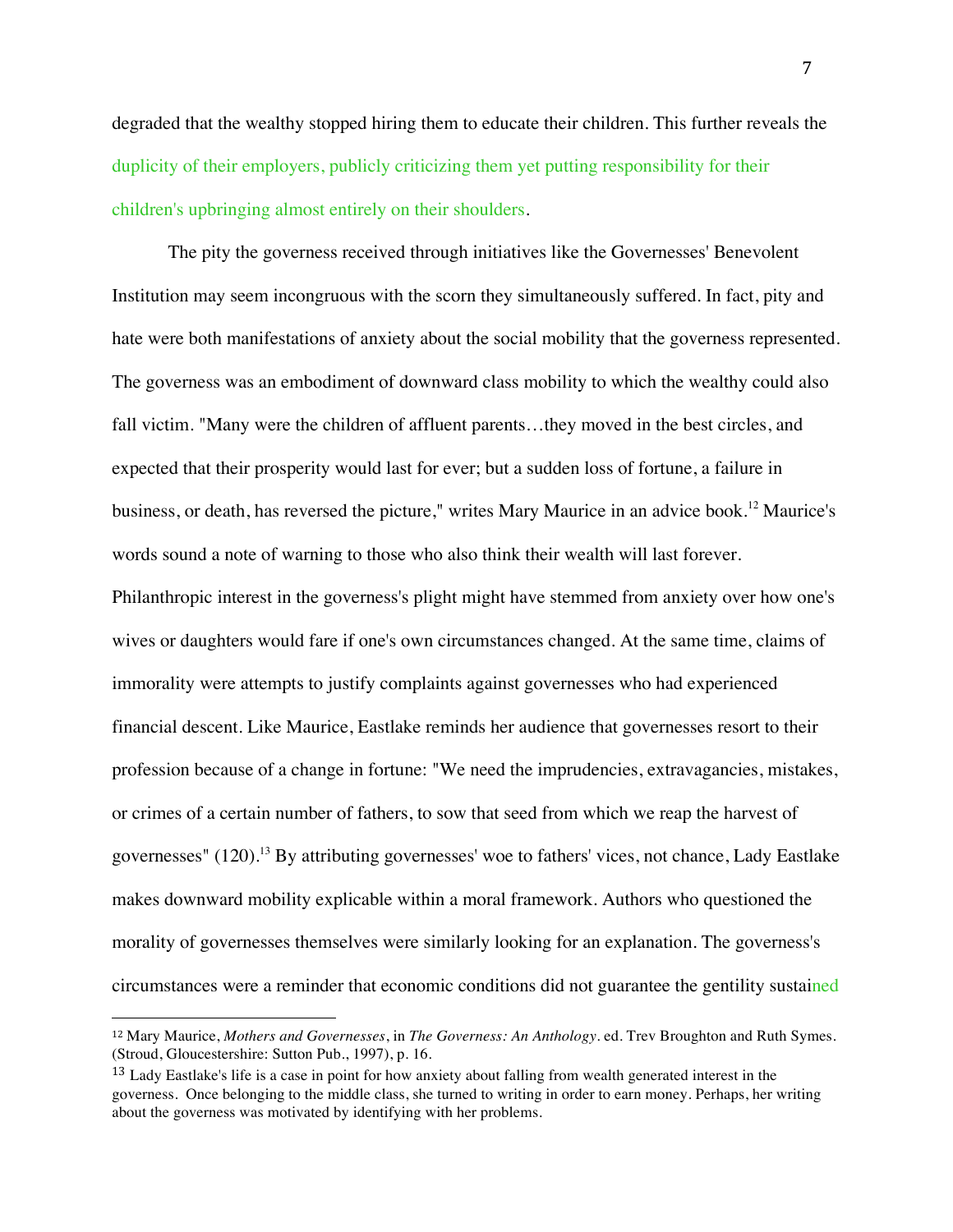prosperity. Anxiety over this phenomenon produced both hard-hearted and charitable responses from those with wealth.

The governess also fostered anxiety by modeling an independent female lifestyle. Possessing her own money (however meager that fortune might be) and detached from the obligations of a wife or a daughter residing with her parents, she demonstrated that there was an alternative path to family and marriage.<sup>14</sup> As the number of women becoming governesses increased, there was concern that more women would seek greater independence. Anxiety over potential demands for more freedoms for women may have fostered the middle and upper classes' interest in governesses' charities. Pacified with annuities, governesses would not see their occupation as entailing suffering; therefore, they would not demand reforms. In other words, initiatives like the Governesses' Benevolent Institution might have been stopgap measures attempting to prevent governesses from feeling disenfranchised or abused and thus protesting the conditions under which they worked. Negative depictions of the governess were also motivated by this sense of her as a threat to social order. Representations of lying or cheating governesses communicated that a flawed character motivated women's choice to live outside of the normative role of sister, wife, or mother. Images of governesses seducing husbands and sons had the same effect. Governesses were said to make up the largest portion of patients in lunatic asylums. Mental imbalance served as an explanation for their desire to make money or as a warning of the consequences of holding employment for the female psyche. Paradoxically, the governess was both represented as a tragic victim of adverse life events and as a renegade female. In either case, she was a daily reminder to her employers of potential social mobility, something threatening to them as beneficiaries of the established social order.

<sup>14</sup> Mary Poovey discusses these arguments for how negative representations of governesses indicated their threatening nature in chapter 5 of *Uneven Developments*.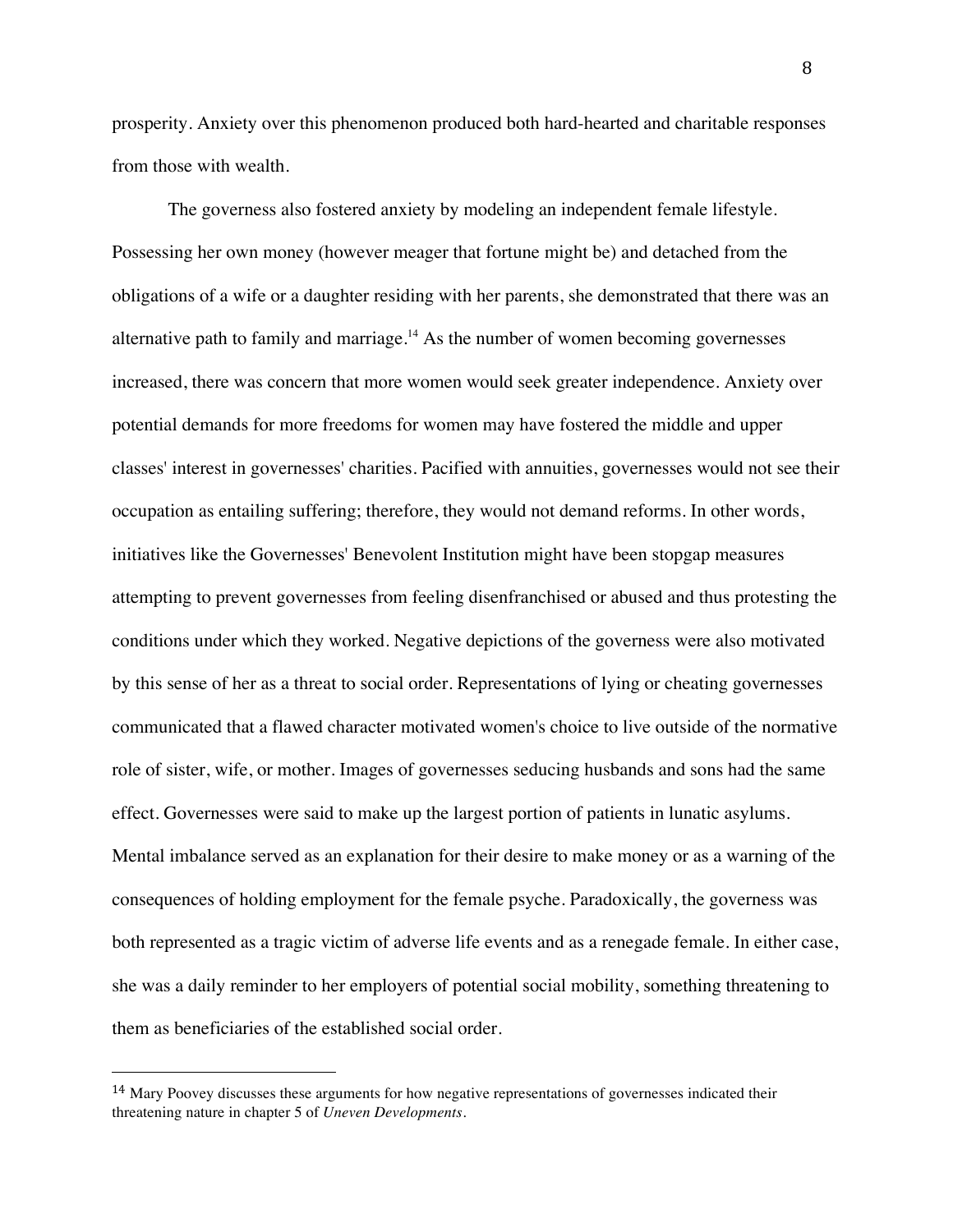Intense public interest in the governess indicates that she was at the heart of concerns about the status of women in Victorian culture. As a victim of financial misfortune, she was a symbol of society's failure to maintain its middle class. As an independent profit-earning woman, she represented progress, undesirable to some. In the multiple paradoxes that she exposed in Victorian society, she revealed a social code that was flawed in that it fostered duplicity. The middle and upper classes were willing to entrust her with their children while claiming she was immoral. They demanded that she have a middle class background while treating her as an inferior. They asked her to feign disinterest in money while knowing she would accept a pitiful salary out of desperation. If social values produce such paradoxes, one has to wonder whether these are appropriate values or whether they are outmoded. Cultural context reveals that Charlotte and Anne were doing more than drawing from life experience by depicting governesses in their novels. They also were not merely taking advantage of a plausible situation where a young woman leaves her family for plot purposes, nor were they simply capitalizing on the governess's unique ability to observe the upper class as an outsider. The Brontës were engaging in a larger debate about Victorian cultural values and how they might be altered.

### **III.** *Agnes Grey***: Social engagement through testimonial**

"All true histories contain instruction," begins *Agnes Grey* (61). There is a simple explanation for why Anne begins her novel with a declaration of its factual basis: it was inspired by her experiences as a governess. At the same time, the opening sentence is a statement about the author's stylistic commitment. In the remainder of the first paragraph, the narrator Agnes portrays the account that follows as an impartial testimonial. Whether or not the quantity of instruction in the narrative is worth reading it, "I am hardly competent to judge," she says, "but the world may judge for itself" (61). Using the style and structure of testimonial, Anne advances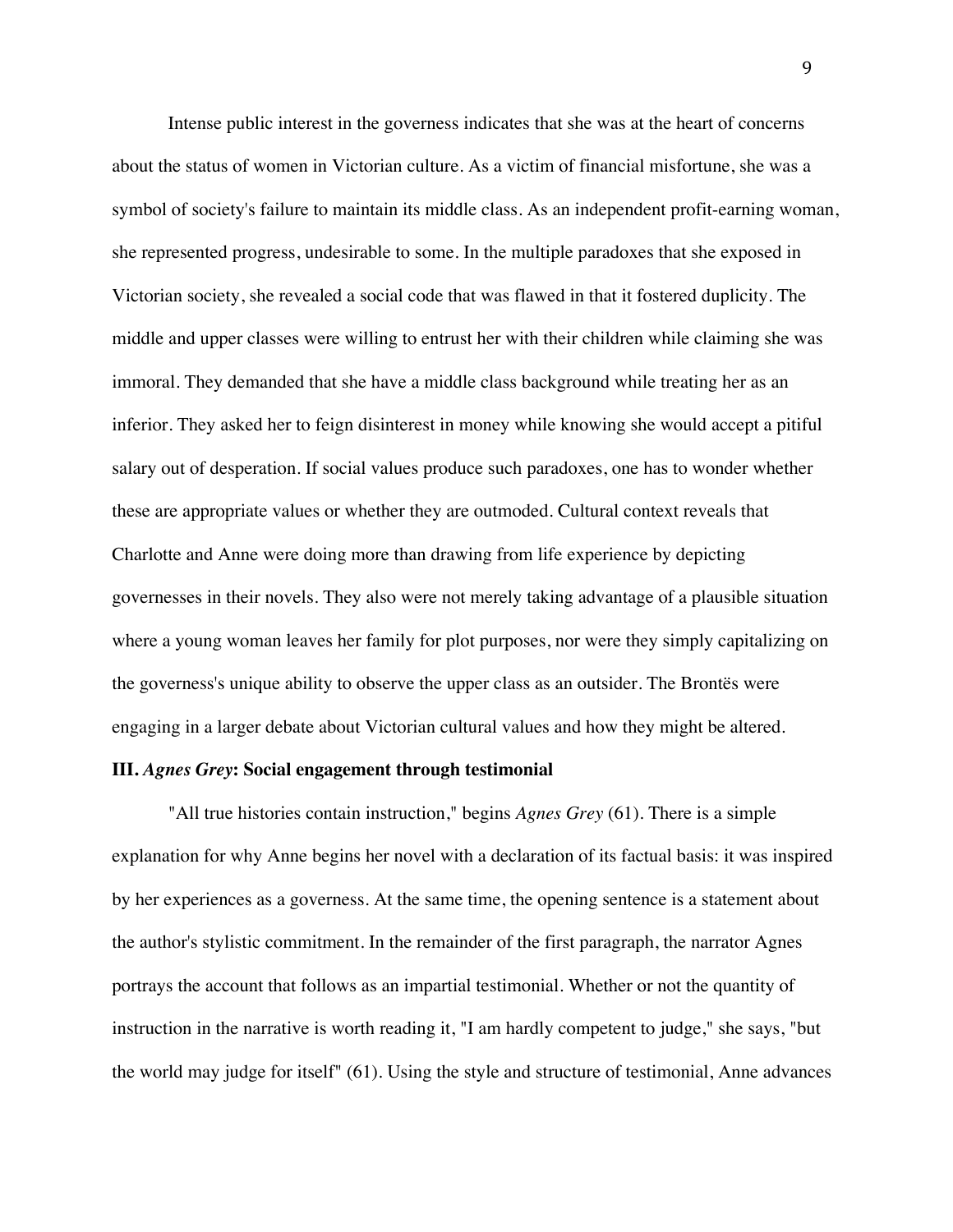her objective of revealing to the public governesses' abuse by their employers and the prevalence of moral vice in the middle and upper classes. With this claim of disinterestedness, for example, Anne attempts to make her criticisms seem to the reader as simple truths about the circumstances of governesses. In a sophisticated way, Anne takes advantage of this and other characteristics of testimonial to decry the habits of the wealthy and defend the virtues of the governess. As *Agnes Grey*'s limited success reveals, however, this technique failed to engage an audience and thus advance the novel's agenda of social exposé.

In *Agnes Grey*, Anne documents her experiences as a governess in order to show the middle and upper class's poor treatment of their employees. Agnes works for two different families, roughly inspired by Anne's employers: the Bloomfields (Inghams) and the Murrays (Robinsons). At Wellwood, the Bloomfield children are impossibly naughty, but Agnes lacks the authority to discipline them. Despite her extreme efforts to instruct them, she is fired for "a want of diligent, persevering care" (107). At Horton Lodge, the Murray daughters are already young adults when she arrives at their home, so Agnes is constantly treated as a subordinate by women of her own age. For instance, the Murray daughters converse with her when in private, but when they are with their companions, they act "as if they either did not see me, or were very desirous to make it appear so" (162). Sometimes friend and sometimes servant, Agnes experiences at Horton Lodge the distress of what Peart describes as the governess's "anomalous half-way place." Based on real experiences, *Agnes Grey* is consistent with the typical governessing conditions given in non-fiction accounts by nineteenth-century governesses.

Although the novel is roughly based on her autobiography, Anne modified characteristics of her story so the novel might more broadly depict a governess's experiences. Anne was never employed by a merchant family like the Bloomfields. Both of her employers belonged to the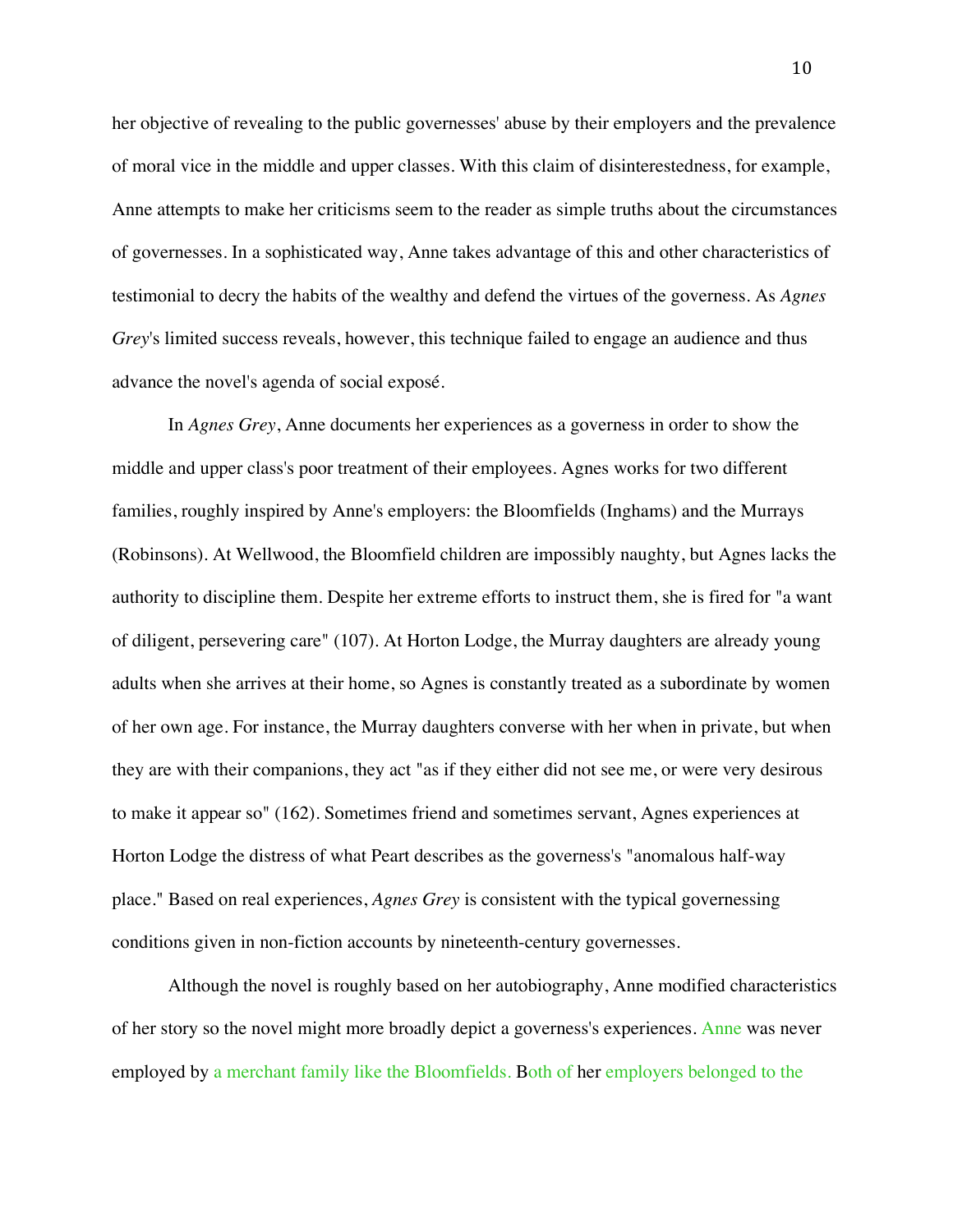landed upper class. JoshuaMr. Ingham was a justice of the peace, Mrs. Ingham was the daughter of a Member of Parliament, and their home, Blake Hall, was "far more aristocratic than anything the Brontës had ever come in contact with before."<sup>15</sup> Edmund Robinson, a clergyman, was lord of the manor of the village of Little Ouseburn, and his family lived in even grander style at Thorp Green than the Inghams did at Blake Hall.<sup>16</sup> the Bloomfields are recently wealthy merchants, inhabiting the "new but stately mansion of Wellwood" (72). The Inghams, who served as the basis of the Bloomfields, . Creating two different types of households, Anne departed from her own narrative in order was able to portray two types of employers, one nouveau riche (the Bloomfields) and one established wealth (the Murrays). As a result, *Agnes Grey* conveys that ill treatment of the governesses is pervasive regardless of the employer's classnot class specific.

Anne also used other details in the novel to convert her experience into a more generic one. Anne transforms the Reverend Edmund Robinson, "a chronic invalid" who rarely officiated,<sup>17</sup> into Mr. Murray, "a blustering, roistering, country squire, a devoted fox hunter, a skilful horse-jockey and farrier, an active, practical farmer" (119). Mr. Murray barely figures into the plot, but the revision helps to create the impression that Agnes works for a typical landed country family. Mr. Murray more successfully fulfills the stereotype of a country landowner than Mr. Robinson. The generic quality resulting from this modification contributes to making Agnes's experience seem like a representative example of what governesses suffer. Description of universal experience is an aim that would be near impossible to attain with a faithful autobiography, as an individual's experiences always differ to some extent from the norm. A

<sup>15</sup> Juliet Barker, *The Brontës* (London: Weidenfeld and Nicolson, 1994), p. 307.

<sup>16</sup> Barker, p. 329.

<sup>17</sup> Barker, p. 330.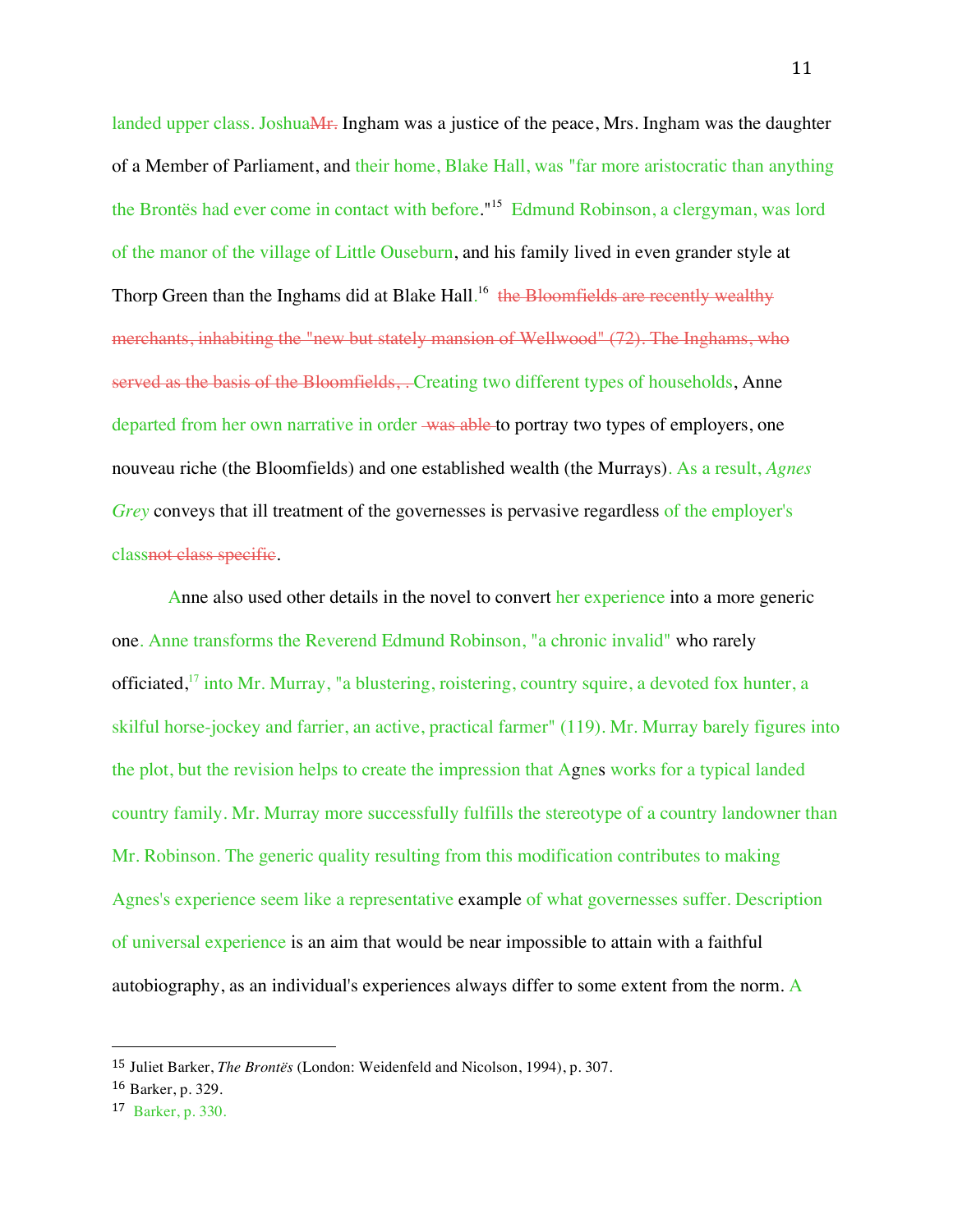petition for large-scale social change may be more persuasive if it describes average conditions than exceptional experiences. Underlying Anne's claim of autobiographical truthfulness are factitious details intended to further the novel's social aims, like the Bloomfields' merchant status and Mr. Murray's personality.

Regardless of the extent to which *Agnes Grey* is based on Anne's experiences, she overtly draws attention to truth-telling in order to establish the credibility of her narrator. With "all true histories contain instruction" as Agnes's initial words, the first of the heroine's qualities that the reader sees is an appreciation for the truth (61). With this introduction, the narrator gains credibility and dissuades the reader from thinking she is trying to guide them to a certain impression. Anne wants the immorality of the employers to be perceived as a fact independent of her narrator's invested role. In a humorous way, this intention resurfaces when Agnes comments on Rosalie's relentless pursuit of Weston despite his lack of interest in her: "Had I seen it depicted in a novel I should have thought it unnatural…but when I saw it with my own eyes, and suffered from it too, I could only conclude that excessive vanity, like drunkenness, hardens the heart, enslaves the faculties, and perverts the feelings" (196). Agnes asserts that she is true to human nature by disaffiliating her narrative with the genre of novel. Anne uses the voice of a fictitious narrator to create the allusion of a factual account.

In addition to allowing her to establish Agnes's credibility, the narrative mode that Anne claims to take—objective documentation of fact—provides her with the flexibility to comment on the general immorality of the wealthy classes, non-specific to their treatment of governesses. As a scribe of past events, she is not obligated to adhere tightly to the narrative. In fact, she describes all of the members of the Bloomfield and Murray households, though some, like Mr. Murray and Master Charles Murray, rarely interact with her. The impression produced is highly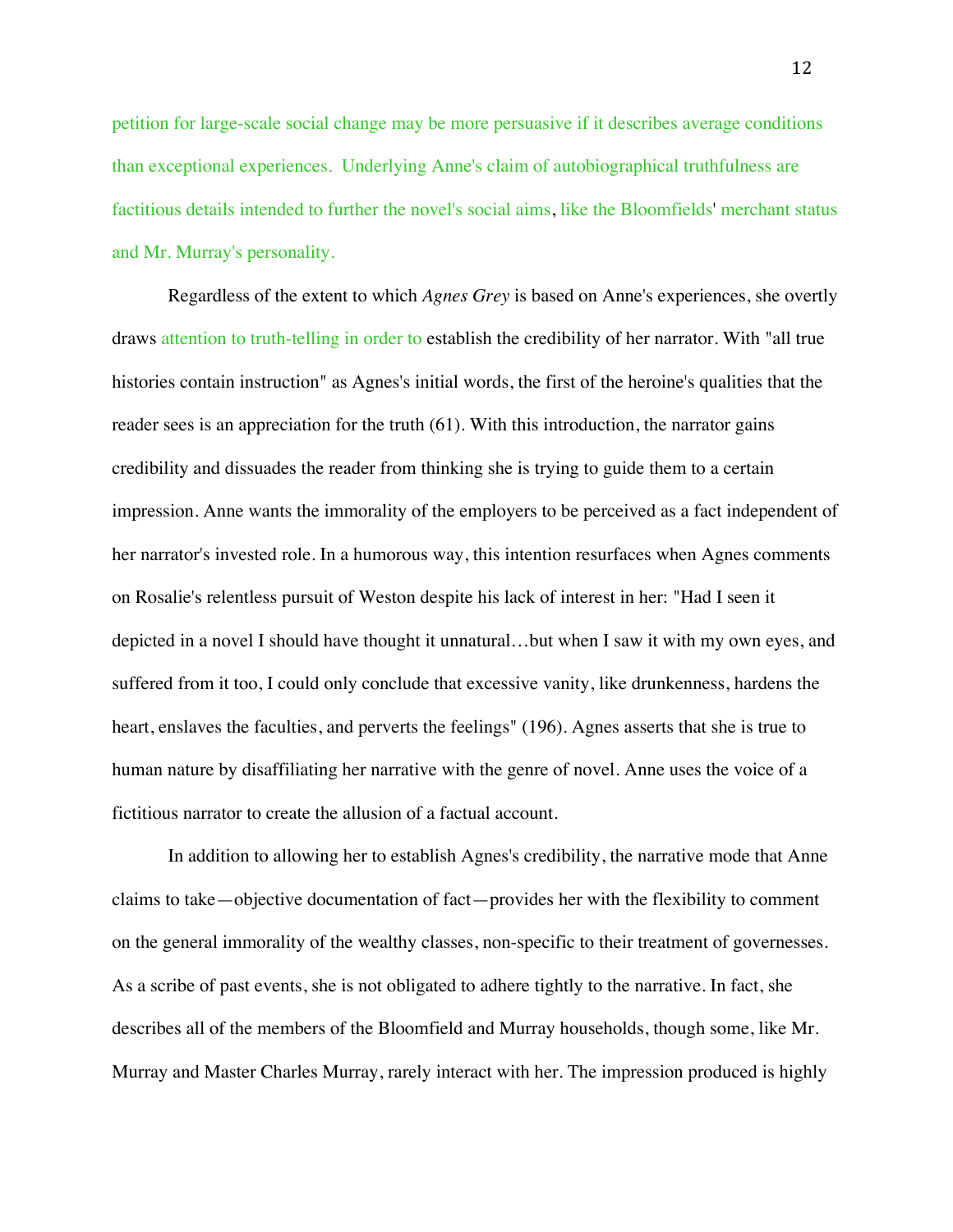critical of these families. Mr. Bloomfield drinks gin and water constantly through the day. Mr. Murray swears at his servants. Most damagingly, Agnes represents how the immoral behaviors of her employers corrupt their children. Mr. Robson, Mrs. Bloomfield's brother, comes to visit and encourages Tom Bloomfield to hurt small animals, "undoing, in a few minutes, the little good it had taken me months of labour to achieve" (102). Describing Mrs. Murray's "chief enjoyments" to be "giving or frequenting parties, and in dressing at the very top of the fashion," Agnes implies that Rosalie is following her mother's example in her superficiality (119). When Rosalie marries and has a child, another generation is threatened with acquiring the same failings as a result of bad mothering. In the context of these general faults, the upper and middle classes' treatment of governesses is representative of a larger problem of corruption in these groups. Showing how parents' bad behaviors repeat themselves in their children, Agnes depicts the problems of the upper and middle classes as entrenched. In reality, Agnes's "slight sketch of the different members of the family" at each house contains more opinions than facts (119). However, the pretense of writing an encyclopedic account of experiences provides her with the opportunity to communicate these impressions. In *Agnes Grey*, Anne demonstrates how the perspective of a supposedly objective observer can be used as a tool for broader condemnation of the wealthier classes' moral failings.

An asserted commitment to depicting the whole truth also allows Anne to control how the governess is perceived. Anne is preoccupied with defending the governess's reputation against stereotypes of her immorality. Firstly, Agnes defies the stereotype of the governess obsessed with earning a profit. As mentioned previously, she initially seeks to become a governess as much to teach children—"train the tender plants"—as to earn a salary (69). After the Bloomfields fire her, it is her mother, not Agnes, who imposes the requirement that she only take a position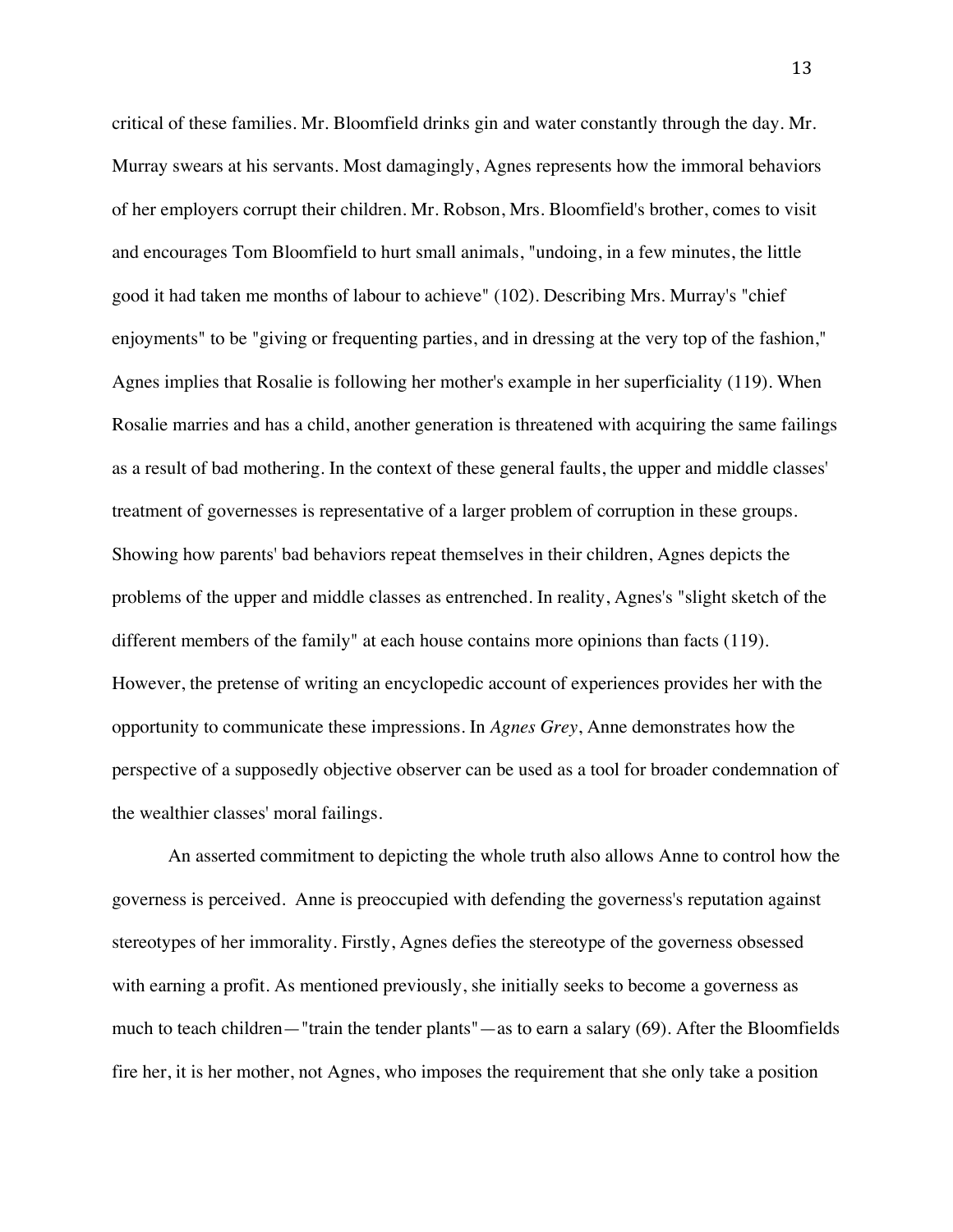that will pay her at least fifty pounds. Moreover, this requirement seems to be aimed at finding her a better family instead of a scheme to make more money, as higher ranking individuals might treat her with more respect "'than those purse-proud trades-people and arrogant upstarts'" (112). When Agnes estimates how much of the fifty pound salary she will be able to save, her thoughts are only directed to her family's benefit and not her own; she is delighted at the concept of "the solid services I might render them" (114). With many details about Agnes's lack of interest in profit-making for herself, Anne ensures that *Agnes Grey*'s readers will not see Agnes as a money-hungry and thus low-class and unfeminine governess. Anne creates the illusion that because Agnes claims to state the full truth and an interest in money is not part of what she states, that interest does not exist. Testimonial defends the governess in addition to condemning the wealthy classes.

Anne further showcases the governess's respectability through her adherence to convention. Fictional autobiography was a common category of the Victorian novel and had formal conventions, including the progress of an individual over a period of time. Anne strictly maintains a chronological account of events, and shows Agnes's development from a naïve teenager to a mature woman. Quite conventionally, the marriage plots in *Agnes Grey* reward virtue and punish vice. By Agnes's own estimation, Mr. Weston is the ideal mate: "I defy anybody to blame him as a pastor, a husband, or a father" (251). In contrast, for her manipulative behavior toward men, Rosalie receives just desserts in a husband with little interest in her, Sir Thomas. As in Jane Austen's novels, justice is served in marriage pairings. Anne's choice of narrative technique had implications for how her audience would perceive governesses in response to the novel. As *Agnes Grey* was written under a pseudonym, readers would speculate that it truly represented the experiences of a governess. If Anne's depictions of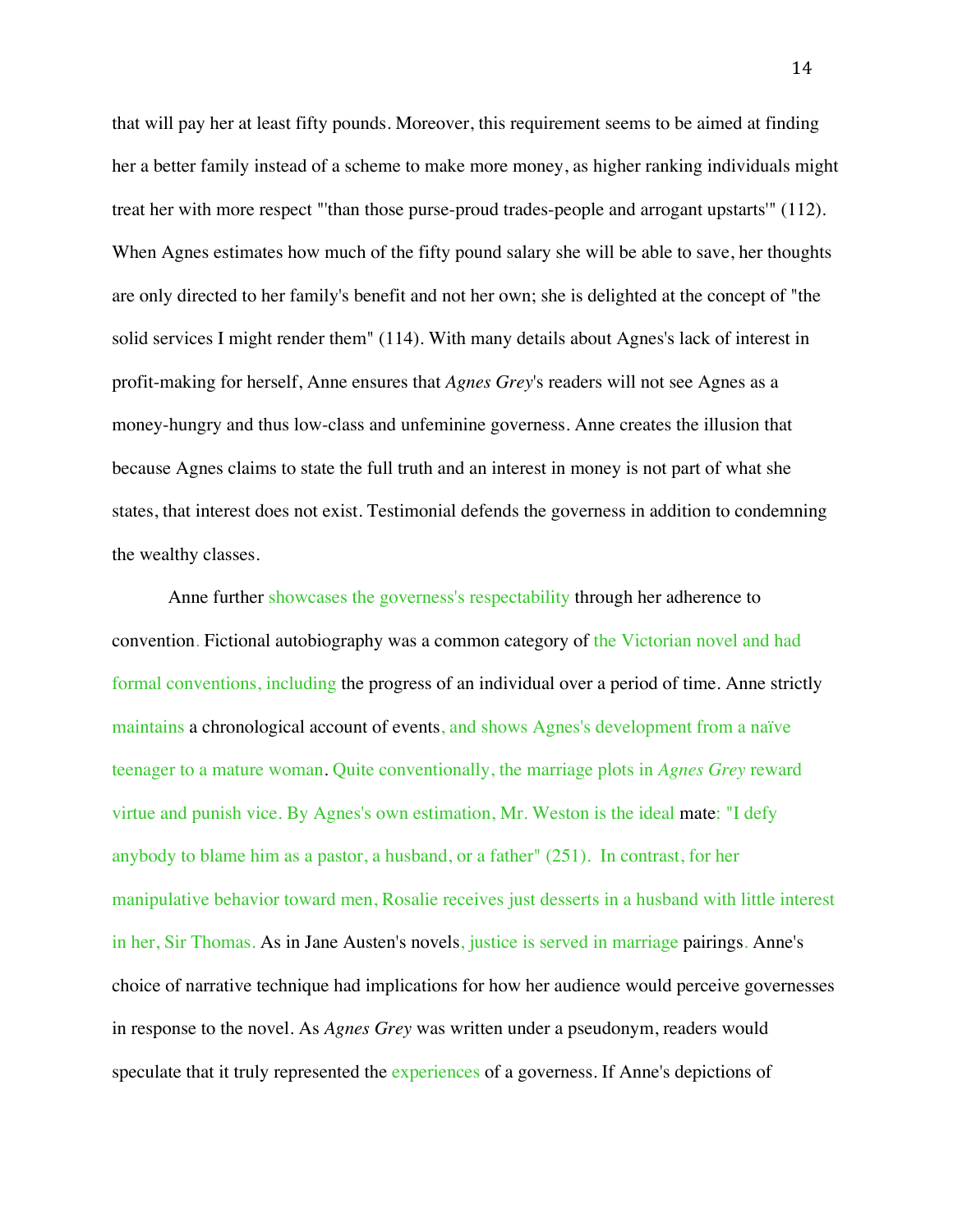employers were too extreme, she would risk the novel being considered a work of hyperbole and governesses being considered prone to exaggeration of their problems. If she was too stylistically experimental, the novel could feed into conceptions of the governess as unstable. By committing to what was conventional for narrative style, Anne closes off the possibility of critics claiming that the novel reveals governesses' abnormalities.

Where Anne departs from realism, she continues to advance her purpose of social commentary. The wish-fulfillment component of *Agnes Grey*—Agnes's courtship by Mr. Weston—also advances Anne's purpose of showcasing the governess's virtue. Agnes is the model of propriety in her interactions with Mr. Weston, a far cry from the promiscuous governess depicted in contemporary art and literature. Indeed, Agnes is so modest that she will not explicitly tell the reader that she fantasizes about marrying Mr. Weston: "And how delightful it would be to—'But no matter what I thought…we have *some* thoughts that all the angels in heaven are welcome to behold—but not our brother-men" (166). In her romantic exploits, Rosalie Murray is a counterpoint to Agnes. Rosalie flirts with many men: Mr. Hatfield, Mr. Weston, Harry Meltham, Mr. Green, and Sir Thomas Ashby, her eventual husband. Where Agnes is modest about her romantic thoughts, Rosalie freely expresses her designs regarding various men. Speaking of Mr. Weston, she remarks to Agnes, "'if I am to be married so soon, I must make the best of the present time: I am determined Hatfield shall not be the only man who shall lay his heart at my feet'" (190). Anne invites comparison between Rosalie and Agnes through the intersection of their romantic plots in Mr. Weston. In doing so, she contradicts the stereotype of the licentious governess. Through Rosalie, she shows that it is the class who accuses the governess of profligacy who is hypocritically immoral. When it comes to the romance plot, Anne is not faithful to realism, both in respect to her autobiography and in her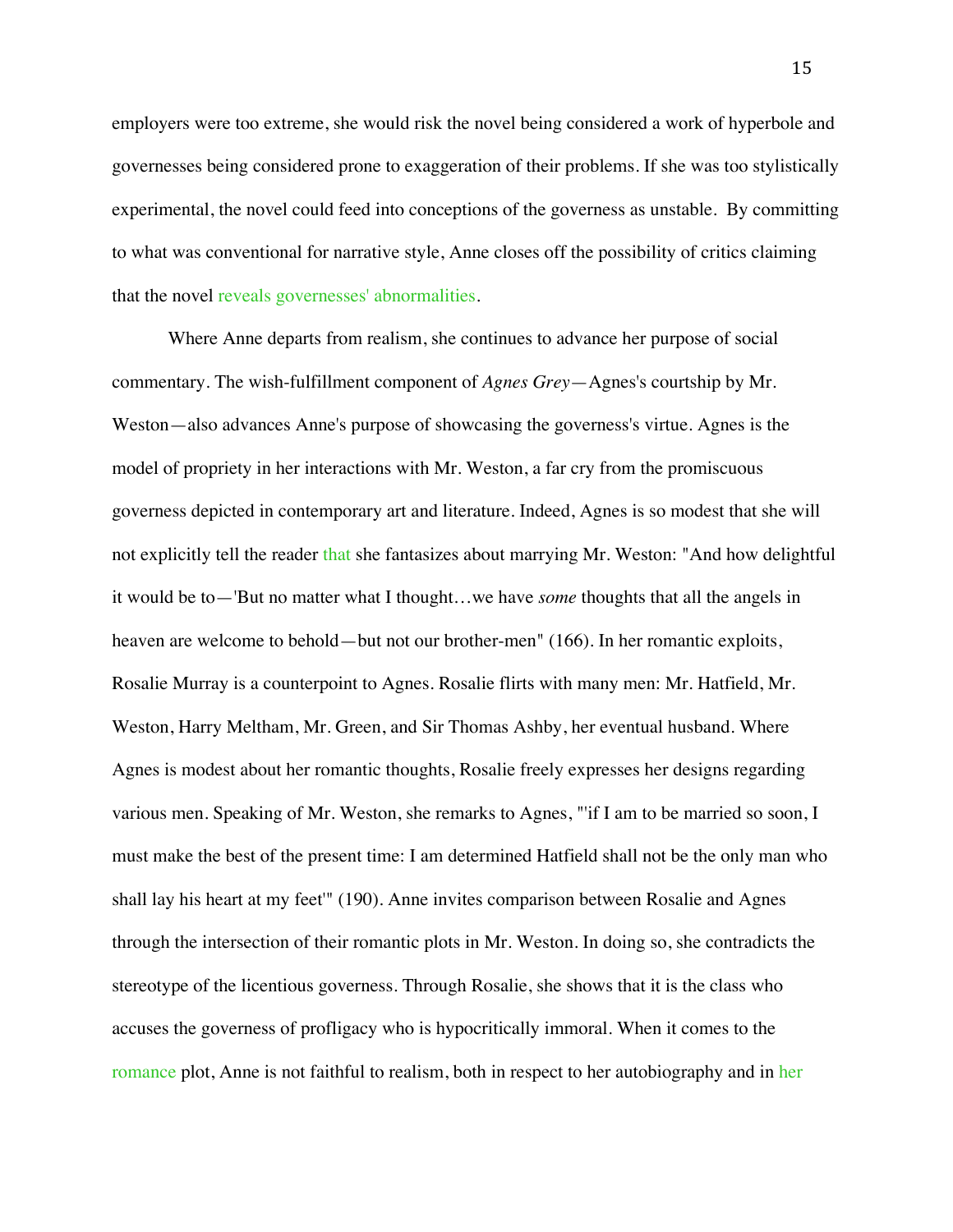contrivance that Agnes and Mr. Weston relocate to the same town and meet by chance. However, this shift in narrative technique serves the same objective as does her use of realism: defaming the middle and upper classes and defending the governess's virtue.

Although the narrator claims that readers should judge the story as they see fit, there is an implicit argument that there is a right way and a wrong way to read *Agnes Grey*: "I sometimes think [my history] might prove useful to some, and entertaining to others, but the world may judge for itself," Agnes writes in the beginning of the first chapter (61). She expresses a related sentiment after two chapters of detailed description of the Bloomfield children's behavior: "my design, in writing the last few pages, was not to amuse, but to benefit those whom it might concern: he that has no interest will doubtless have skipped them over" (93). In each of these passages, Anne juxtaposes two purposes of a novel: instruction and entertainment. Her intention in writing is instruction. Although Anne explicitly recognizes the readers' right to use the text for entertainment, the reader who does so is callous. The two chapters that the uninterested reader skipped over depict a young woman, away from home for the first time, who is constantly victim to the tricks of the Bloomfield children and criticized by her employers for the children's behavior though she has no authority over them. Implicitly, the reader who skips over these chapters has no heart. Indeed, he aligns himself with the Bloomfield parents who are deliberately oblivious to Agnes's trials. Underneath a façade of objective testimonial, Anne guides the reader to taking her view of the governess question.

How effective was Anne's use of testimonial in advancing social reform? In evaluating *Agnes Grey*'s influence, one question that is worth speculating about is the scope of Anne's ambition for the novel. Based on her writings, Anne's goals may have been limited; her writing may have been simply motivated by a desire to improve the situation for governesses in any way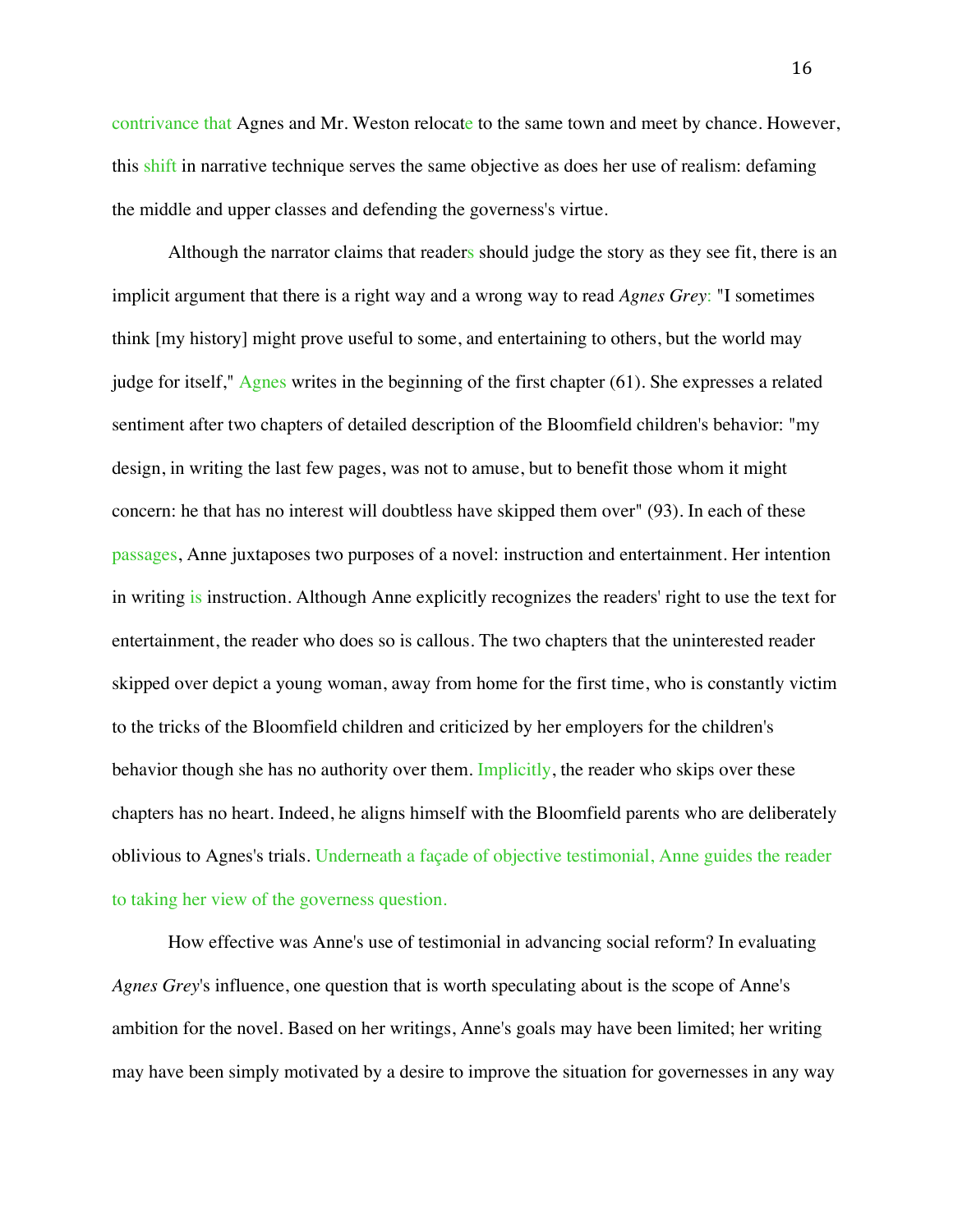possible. Agnes professes intention in detailing the Bloomfield children's terrible behavior: "if a parent has, therefrom, gathered any useful hint, or an unfortunate governess received thereby the slightest benefit, I am well rewarded for my pains" (93). Similarly, in the preface to the second edition of *The Tenant of Wildfell Hall*, Anne writes, "Let it not be imagined, however, that I consider myself competent to reform the errors and abuses of society, but only that I would fain contribute my humble quota towards so good an aim."18 If Anne's ambitions were as narrow as these statements claim, then Anne had her desired impact. In her diary, Lady Amberly recorded the kind of response to the novel that Anne says she desires: "[I] should like to give it to every family with a governess and shall read it through again when I have a governess to remind me to be human."<sup>19</sup> The credible portrayal of the governess's plight, advanced by claims of faithful documentation, could motivate employers to treat their governesses better.

One wonders whether Anne's claims of humble ambitions were false modesty, however, and whether instead she hoped to shock Great Britain with an exposé of the private lives of the wealthy. Her second preface to *Wildfell Hall* contains this suggestion. She claims that "the story of 'Agnes Grey' was accused of extravagant over-colouring in those very parts that were carefully copied from the life" (4). No surviving reviews of *Agnes Grey* find the novel to be outrageous, thus implying that Anne hoped for an extravagant response.<sup>20</sup> At least in retrospect, Anne sought to be perceived as an outspoken writer.

In *Agnes Grey*, objective testimonial compromised Anne's ability to shock. *Agnes Grey* is "the tale of a governess that undergoes much that is the real bond of a governess's endurance; but the new victim's trials are of a more ignoble quality than those which awaited *Jane Eyre*,"

<sup>18</sup> Anne Brontë, *The Tenant of Wildfell Hall* (London: Penguin, 1996), p. 4.

<sup>19</sup> Introduction to *Agnes Grey*, p. 47.

<sup>20</sup> Editorial notes on *Wildfell Hall*, p. 492.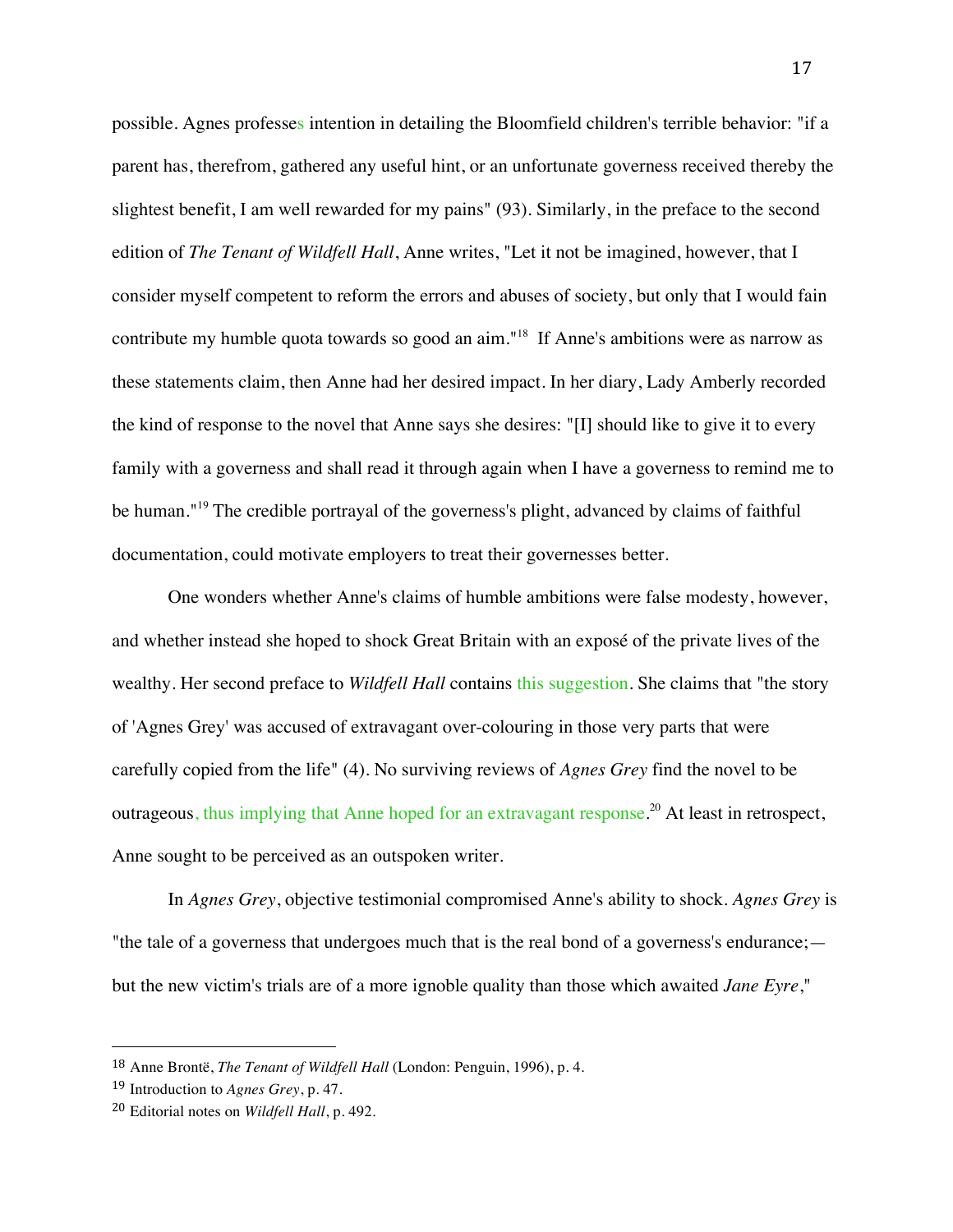opined an 1847 review of Anne Bronte's first novel.<sup>21</sup> In this observation, the reviewer indicates a critical problem with Anne's brand of testimonial. Although praiseworthy for its believability, in a counterintuitive way her approach is problematic for gaining the reader's support. It sacrifices showcasing a creativity in content and technique that will foster the reader's allegiance. Testimonial threatens to be uninteresting. And the novel did not interest many of her contemporary readers: it never went into a second edition in her lifetime.<sup>22</sup> As discussed previously, however, unconventionality threatens to alienate the reader, producing the opposite reaction than that intended—rejection rather than inspiration for reform. Arguably, Anne "played it safe" in predicting the technique that would deliver the novel's maximum impact. Safe does not mean simple, however. Anne's use of testimonial reveals a sophisticated underlying strategy for engaging in social commentary, where claims of merely documenting rather than advancing opinion allows the author to covertly shape her reader's views.

## **IV.** *Jane Eyre***: Using fiction to model a path to social reform**

In contrast to Anne, who professes modest aims of contributing a "humble quota" to social reform, Charlotte Brontë expresses high ambitions for *Jane Eyre*'s social impact.<sup>23</sup> In the preface to the second edition of *Jane Eyre*, Charlotte Brontë emphasizes that her novel aims to expose society's corruption. Responding to the book's critics in the preface to the second edition, she writes, "[The world] may hate him who dares to…rase the gilding, and show base metal under it—to penetrate the sepulcher, and reveal the charnel relics: but hate as it will, it is indebted to him" (4). This declaration references an epistle from the Book of Matthew. Comparing the importance of her oeuvre to the writings of one of the Evangelists, Charlotte

 <sup>21</sup> Introduction to *Agnes Grey*, p. 10.

<sup>22</sup> Barker, p. 654. 23 Anne Brontë, *The Tenant of Wildfell Hall* (London: Penguin, 1996), p. 4.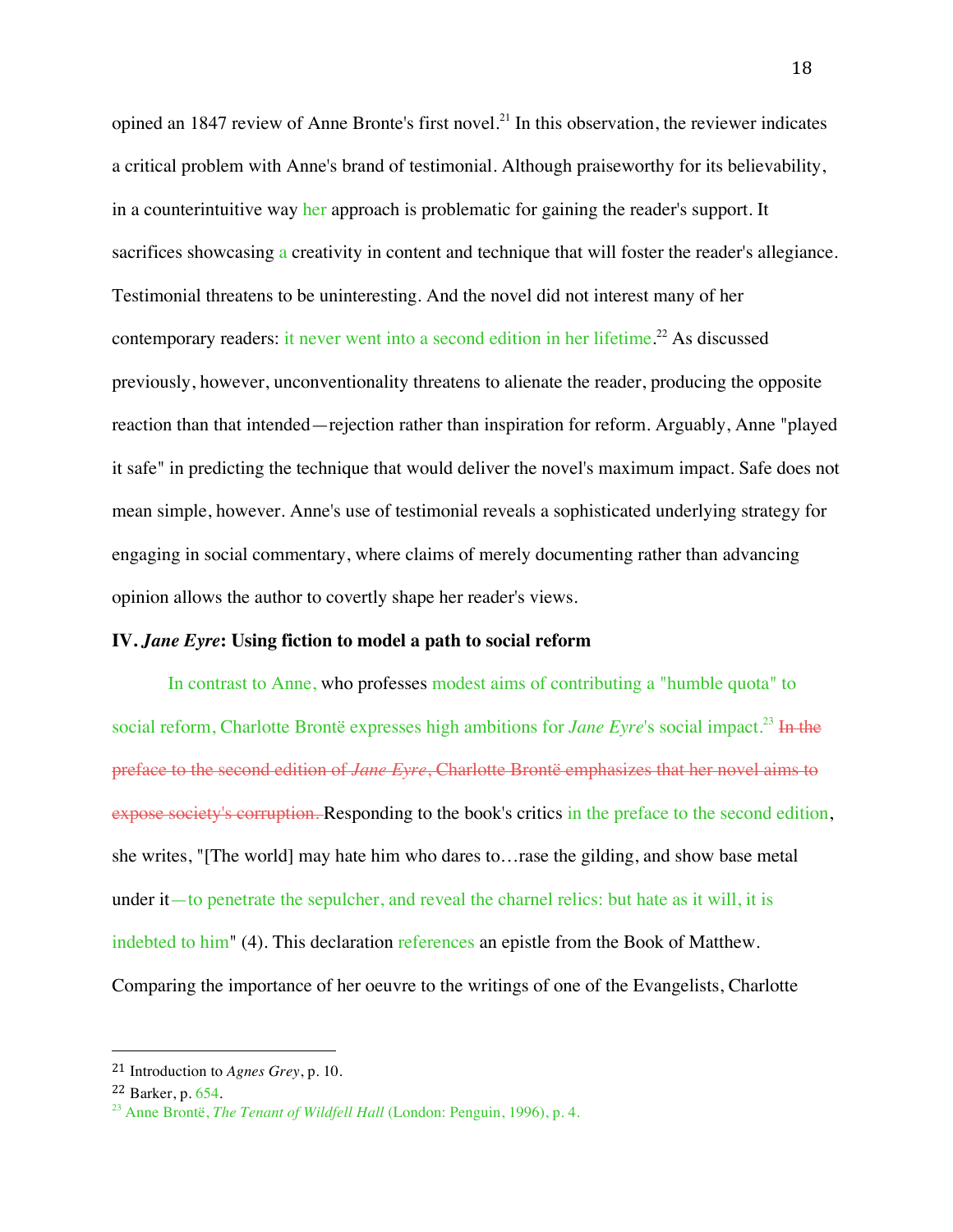confidently describes her novel as a righteousness work. Jane's sense of her novel's contribution far exceeds Anne's hope that *Agnes Grey* will provide "an unfortunate governess" with "the slightest benefit" (93). According to this preface, Charlotte aims to profoundly disturb society by exposing its corruption.

Respecting the governess question, however, Charlotte's strident preface seems somewhat incongruent with the novel that follows. Jane's experiences as a governess are exceptionally positive. Unlike Agnes, tormented by the constant work of taking care of the three Bloomfield children, Jane has only one pupil, Adèle, who is "obedient and teachable" (108). Because Adèle is an orphan, Jane does not have to contend with any overbearing parents or relatives like the Bloomfield's Mr. Robson: "no injudicious interference from any quarter ever thwarted my plans for [Adèle's] improvement" (108). Jane receives a high salary, forty pounds per year. Most unusually, her employer falls in love with her, and they marry. Rather than exposing the abuses that governesses suffer, Charlotte seems to describe the ideal governessing position.

If social commentary is important to Charlotte's writing, how does the role of governess, depicted so unusually, advance this purpose of the novel? Jane's atypical experience allows Charlotte to explore how governesses are stereotyped and how governesses defend their rights and dignity in the face of their employers' negative perceptions. Through Jane's behaviors, Charlotte communicates that reform in the treatment of governesses will not be spearheaded by the wealthier classes. Rather, it will only occur if governesses cease to behave as their employers' inferiors. Charlotte's brand of social commentary does not simply discuss injustice; instead, it models the action that those who are wronged should take if they seek improvements.

Charlotte's personal letters reveal her unfavorable opinion of the institution of governessing. For less than a year, Charlotte worked as a governess for the Whites, a merchant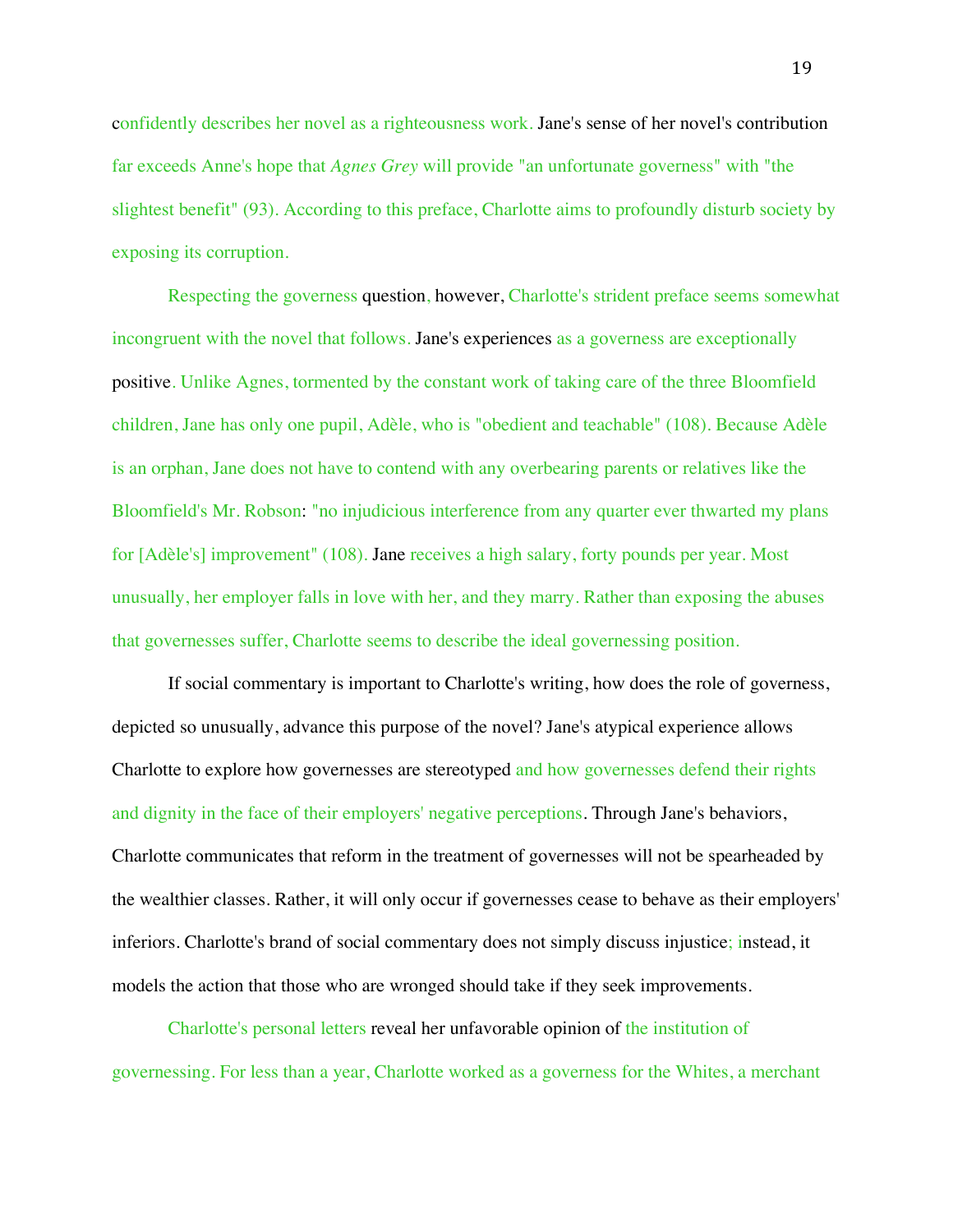family, with two young children in her care.<sup>24</sup> Her salary was meager, only twenty pounds per year, four of which went to laundry.25 She was miserable, largely due to her sense of dependence and humiliation: "I find it so difficult to ask either servants or mistress for anything…It is less pain to me to endure the greatest inconvenience than to request its removal."<sup>26</sup> Like Anne, Charlotte experienced firsthand the lack of dignity in the work of a governess.

For the most part, Jane maintains her dignity as a governess, but in a short series of scenes during Rochester's house party, she experiences the humiliation of being in the "anomalous half-way place" described by Peart. Rochester is often absent, and even when he is in residence, she does not necessarily see him for several days at a time. Thus, she is infrequently placed in the position of a social subordinate. When Rochester invites his friends to Thornfield for a house party, however, she repeatedly is thrust in the company of social betters who disdain her simply for her occupation. The first evening that she sits with the house party, Jane's presence inspires them to discuss the faults of governesses. As Jane listens, Lady Ingram remarks on how she "'suffered a martyrdom'" from the "'incompetency and caprice'" of her children's past governesses (177). Blanche Ingram reminisces about the tricks that she and her brother would play on their governesses. Her comment to her brother demonstrates her lack of shame about her past behavior: "'Theodore, do you remember those merry days?'" (177). Jane leaves the room as soon as she deems it appropriate. As Rochester remarks, she is "'so much depressed that a few more words would bring tears to [her] eyes'" (181). After weeks of pleasant life at Thornfield, Jane experiences a governess's humiliation by witnessing the Ingrams' conversation.

The house party scene implicitly critiques Anne's mode of social commentary. Blanche Ingram's ability to pleasantly reminisce about past governesses demonstrates that the upper and

<sup>&</sup>lt;sup>24</sup> Barker, p. 350.<br><sup>25</sup> Barker, p. 350.<br><sup>26</sup> Charlotte Brontë, "CB to EN, 3 March 1841," quoted in Barker, p. 350.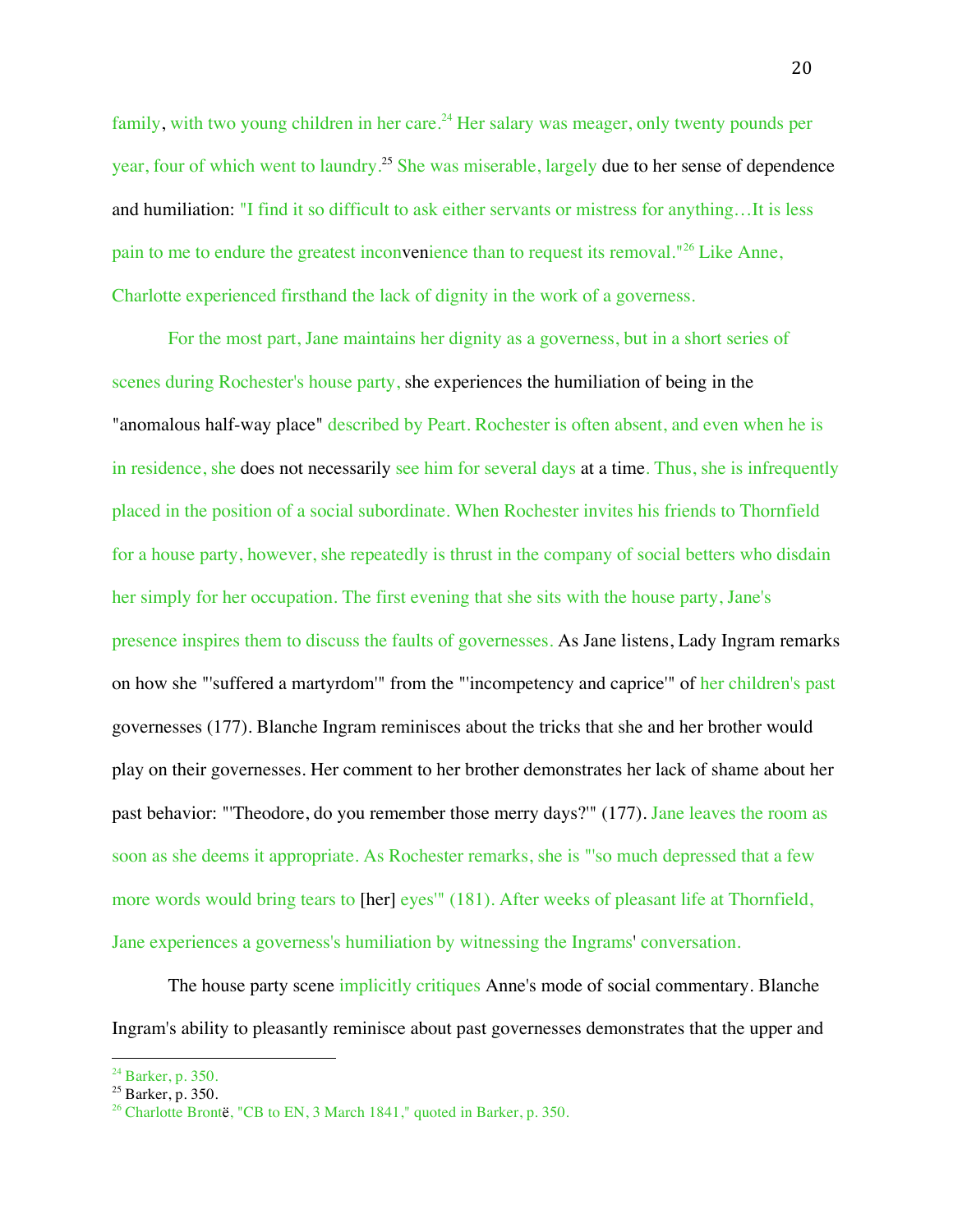middle classes have a firm understanding of how they treat them. They just do not care what governesses suffer, something that is demonstrated by their quick loss of interest in the topic. Soon after raising the subject, Blanche asks for the topic of conversation to be changed, exclaiming, "'Spare us the enumeration!'" when her mother starts talking (178). The wealthy understand that governesses suffer from their treatment, but they do not have enough empathy to change their ways. *Agnes Grey* assumes that a faithful account of wrongdoing will inspire reform; if injustice is revealed, it will be resolved. In this scene, Charlotte implies that injustice is known and is simply ignored. Charlotte's picture of the wealthy is even more condemnatory than Anne's. Charlotte depicts an upper class that is fully conscious of their wrongdoings but unwilling to change, thus more deplorable.

Charlotte may be directly responding to *Agnes Grey* in the house party scene. The Ingrams' treatment of their governesses is reminiscent of the Bloomfield children's behavior in *Agnes Grey*. There are three Ingram siblings, two sisters and one brother, just as Agnes takes care of two Bloomfield girls and one boy. The name "Ingram" is very similar to "Ingham," the actual family on which Anne's Bloomfield family is based. Charlotte perhaps imagines the public's response to *Agnes Grey* to be much like the house party's conversation, first characterized by amusement and quickly followed by boredom. "'I suppose, now…we shall have an abstract of the memoirs of all governesses extant,'" exclaims Blanche Ingram when she wants to talk about something new (178). *Agnes Grey* is a memoir of a governess, and such a topic does not appeal to those like Blanche. Blanche's nonplussed response to anecdotes from the lives of governesses may echo Charlotte's attitude toward her sister's writing. In the preface to a paperback edition of *Wuthering Heights* and *Agnes Grey* published after Emily's and Anne's deaths, Charlotte writes that Anne "wanted the power, the fire, the originality of her sister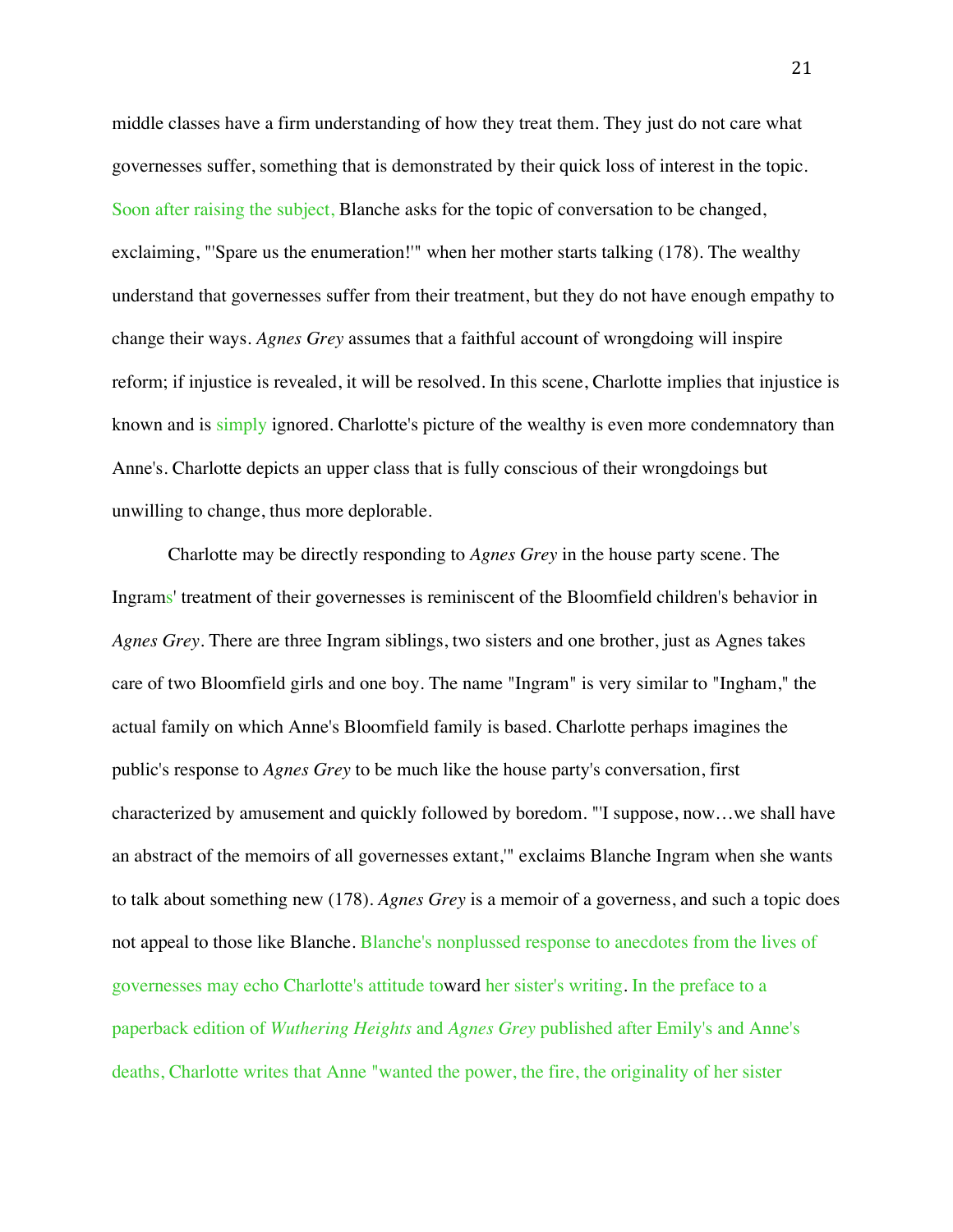[Emily].<sup>"27</sup> Charlotte, it seems, felt her youngest sister's writings were not innovative, and had no shame about letting the public know her opinion. While she explicitly critiques the conventionality of Anne's writings in this preface, she may covertly do so through Blanche Ingram's voice. Like Blanche and Theodore Ingram are adult versions of the Bloomfield children, perhaps Charlotte viewed her own commentary on governesses as a more mature, sophisticated version of her youngest sister's work.

In *Jane Eyre*, Charlotte consciously draws attention to the public conception of a miserable governess, further conveying the futility of exposé. Despite her limited experience in the world, Jane knows that governesses are not treated well. Jane expects to receive condescension. When she meets Mrs. Fairfax, Jane expresses surprise at the housekeeper's hospitality: "'I anticipated only coldness and stiffness: this is not like what I have heard of the treatment of governesses<sup>'"</sup> (96). <del>Jane expects to receive condescension.</del> This expectation is reiterated when she examines the meager offering of books in the schoolroom: "I suppose he had considered that these were all the governess would require for her private perusal" (103). As an inferior, a governess would not undertake heavy reading. By emphasizing Jane's expectation of demeaning treatment, Charlotte shows that such treatment is the status quo. Through such statements, Charlotte quietly conveys that content like that in *Agnes Grey* does not contribute anything original about governesses to the public discourse. In addition, these statements depict Jane's experiences as exceptional in contrast. They are Charlotte's indicators that in *Jane Eyre*, she means to provide new insight into the governessing experience by depicting something innovative.

 <sup>27</sup> Reprinted in *Agnes Grey,* p. 57.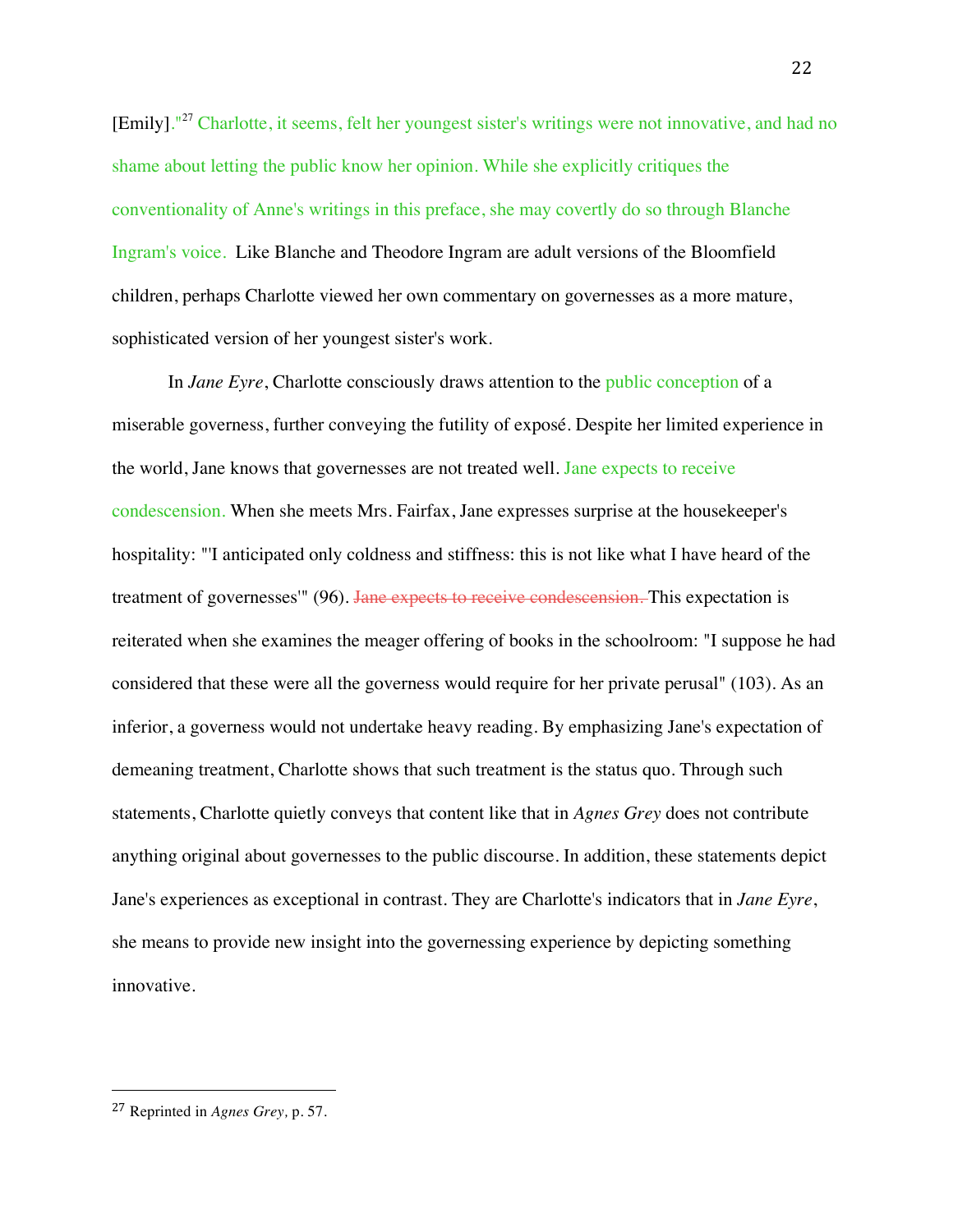Appropriately, Jane receives humiliating treatment when she behaves most like a typical, subservient governess. When the house party disparages governesses in her presence, she sits quietly at a window seat, removed from the party. (Blanche's comment, "'there she is still behind the window-curtain,'" demonstrates that she is physically hidden from the group (176)). Jane's physical separation from the party suggests her subservience. Jane's detachedness at the window seat is reminiscent of Agnes Grey walking behind the Murray siblings, something Agnes describes as acknowledging her "own inferiority" (162). Jane tries to be invisible, and she is treated as such. Consequently, Jane hears degrading comments about her profession. When the house party plays charades, Jane once again sits apart at the window seat; as Lady Ingram comments, "'she looks too stupid for any game of the sort'" (182). The remark is not unjustified. Jane has never spoken in this lady's presence, so she has not proved herself to be anything but stupid. When Jane is not her outspoken self, Charlotte showcases the responsibility that governesses share in how they are treated.

In *Jane Eyre*, however, Charlotte offers an alternative to the stereotypical governess. By not behaving in a self-deprecating way, Jane is not treated as a lowly subordinate by her employer. Jane's assured manner influences Rochester's behavior toward her, as demonstrated in an early interaction. Based on her occupation and appearance, he assumes that she will play the expected subordinate role in their communications: "'You have the air of a little nonnette; quaint, quiet, grave and simple'" (131). In such a statement, he projects a stock character onto Jane, based on the little he knows of her. He tries using her to entertain himself: "'Do you think me handsome?'" (130). Rochester asks this question expecting Jane will respond to intimidation as a subordinate. This is the adult version of the Ingram children's tricks: both are displays of superiority, intended to goad. Jane does not respond with flattery, however, curtly replying, "'No,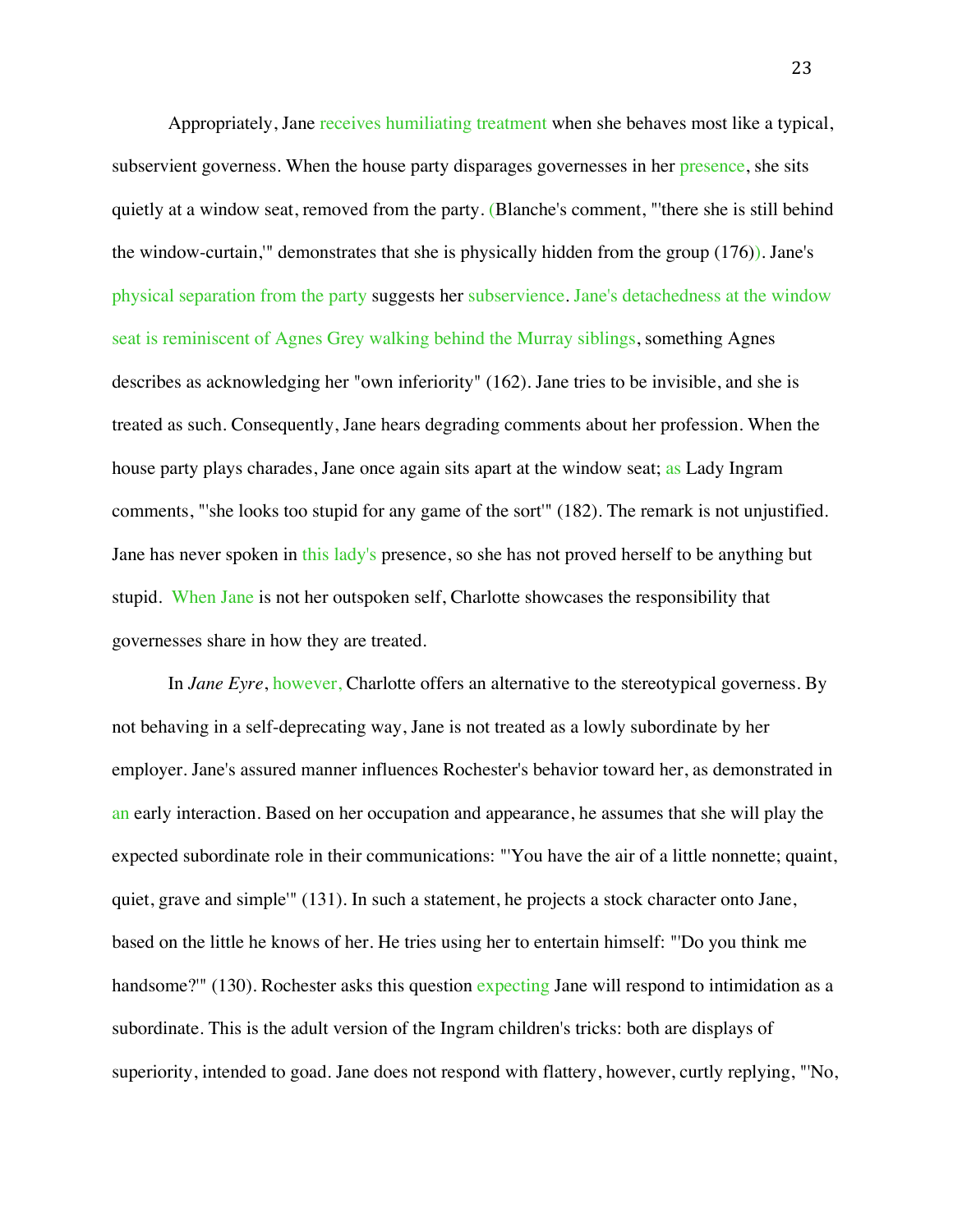sir.'" At the end of the conversation, in which Jane persistently refuses to act like an inferior, Rochester remarks, "'Not three in three thousand raw school-girl governesses would have answered me as you have just done'" (134). This statementRochester's response explicitly points to the stereotype of the submissive governess and Jane's divergence from it. If she had behaved as a governess is expected to behave, she would have been treated as such. To be respected, governesses cannot act like inferiors, and thus acquiesce lending themselves to their humiliation.

Charlotte further models the ideal behavior of governesses in Jane's attitude toward money. Jane rejects the assumption that Rochester can treat her as an inferior simply because he pays her. In fact, she tells Rochester that she will not obey him because he gives her a salary, but "on the ground that you did forget [the salary], and that you care whether or not a dependent is comfortable in his dependency" (134). In this statement, Jane offers a suggestion for how governesses can maintain their dignity, even while acting as employees. They should obey orders because they are treated well, not simply because they are financially dependent on their jobs. Unlike Agnes, who shies away from mentioning money, Jane refutes the belief that earning money makes someone inferior; indeed, she treats her wage as a source of pride. Rochester offers her fifty pounds when she leaves for Gateshead, but she refuses to take more than the fifteen she has earned. According to Lady Eastlake's calculations, fifty pounds is more than most governesses could expect to earn in a year, so the amount she refuses would be very significant to Jane. But Jane does not simply want money; she wants to earn her money. Charlotte expands on this sentiment when Rochester describes his intention to adorn Jane in jewels after their engagement. She exclaims in reply, "'No, no, sir!...I am your plain, Quakerish, governess'" (259). As a governess, she is not beholden to anyone. She earns what she receives, and asserts this independence with pride.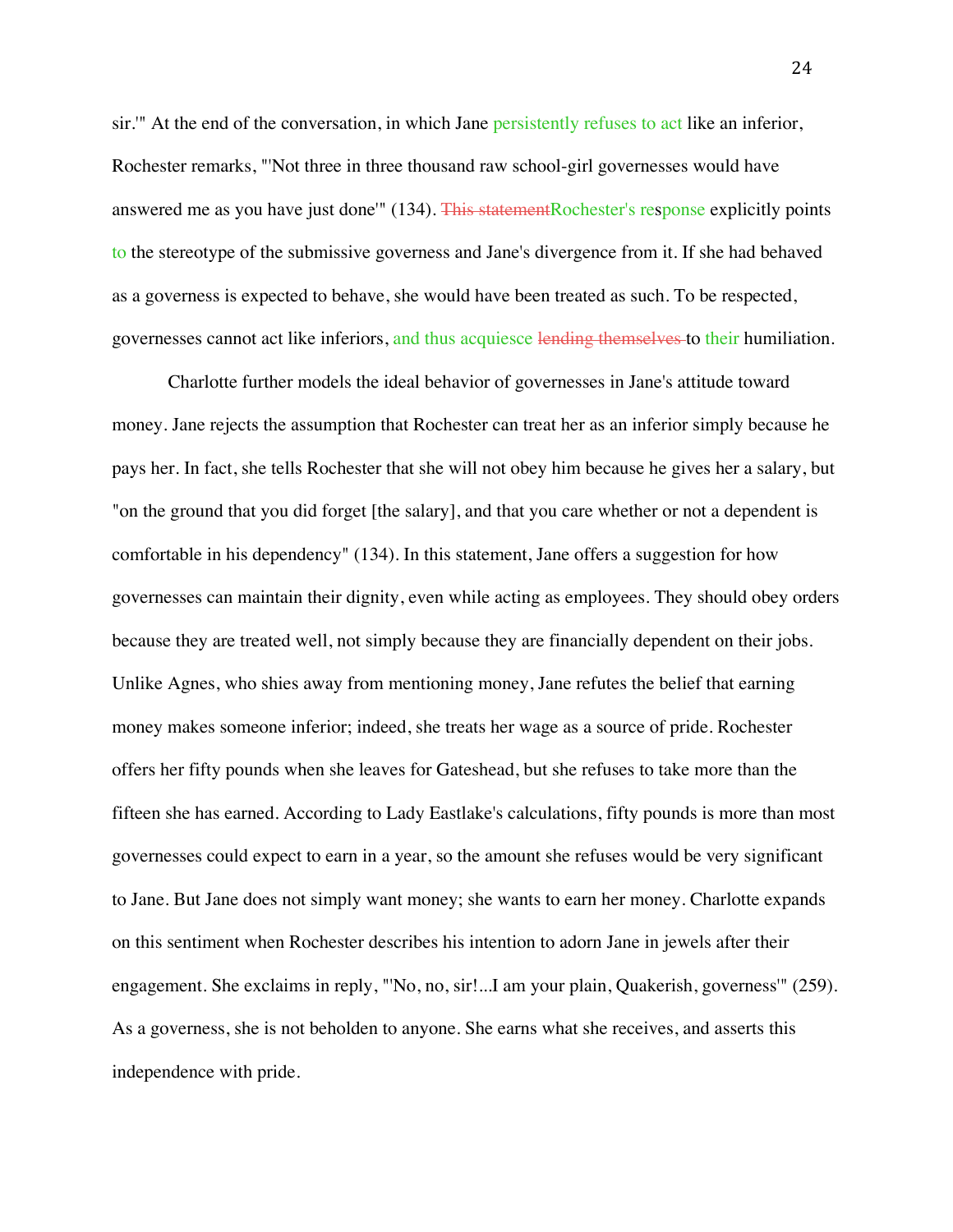Ultimately, the novel overwhelmingly rewards Jane's assuredness in her role as a governess through Jane and Rochester's marriage. In the garden at Thornfield, Rochester proposes to Jane: "'My bride is here…because my equal is here, and my likeness. Jane, will you marry me?'" (254). Rochester's romantic interest in Jane results from his perception of her as his equal. Repeatedly, Jane's outspokenness despite her socially subordinate position works to cultivate this impression in him. Jane's reward for outspokenness is an exaggeration of what a governess can realistically expect, but the exceptionality of her experience conveys that governesses, by being assertive, can raise their aspirations. In contrast to Jane, Agnes perseveres through the trials of governessing, never overstepping the bounds of social propriety. She is rewarded through a respectable marriage to Mr. Weston. *Jane Eyre* incorporates a similar narrative. Miss Temple, Jane's virtuous and kind instructor at Lowood, is also rewarded through a respectable marriage to a clergyman, Mr. Nasmyth. Agnes and Miss Temple both succeed in securing the most ideal future life that the likes of a young governess or schoolteacher realistically can hope for. Jane, asserting her own worth, secures a wealthier and more charismatic husband than Mr. Weston or the barely-mentioned Mr. Nasmyth. Jane's sense of self-worth is rewarded in a husband more worthy of her remarkable traits than a nondescript clergyman.

In *Jane Eyre*, Charlotte engages in social discourse, but not by simply illustrating injustice. Through Jane, she demonstrates how a governess should behave as an equal if she expects to be treated as one. Charlotte's is an active form of critique. Writing with a social purpose requires modeling change, not illustrating the status quo. For Charlotte, creating exceptional circumstances for Jane Eyre is a more productive form of participating in social discourse than rehashing typical circumstances that have not prompted any resolution of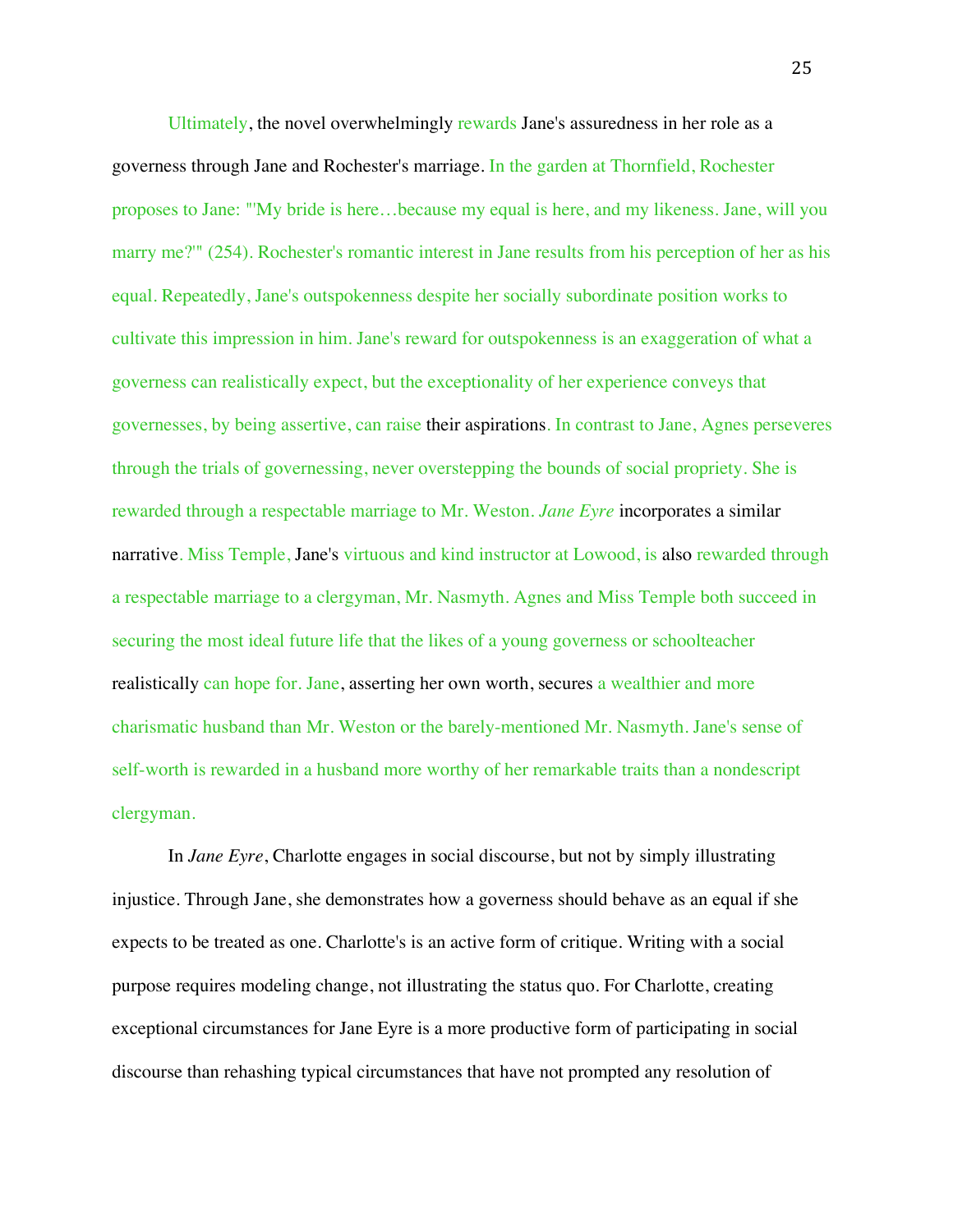injustice. Charlotte encourages self-empowerment. Jane, as a governess, demonstrates that governesses should conduct themselves in a way more fitting to the literal meaning of the word "governess": female governors. Governesses should act as governors of their own fates.

#### **V. Conclusion**

Both Agnes Grey and Jane Eyre are "model governesses" of different sorts. Agnes is the model governess according to societal values: passionate about instilling children with virtues, discrete about financial matters, and appropriate in her choice of husband. Jane models what a governess ideally would be according to Charlotte's estimation: still concerned about the moral character of her charges but possessing a sense of her own self-worth. Agnes looks to create a space for herself inside accepted social values. Jane defies social values that she finds objectionable. The points of contrast between the two are representative of their authors' distinct ideas of how governessing conditions might be improved. Anne advocates for employers' reform; she expects society will initiate the necessary changes if she reveals the problems. Charlotte implies that governesses should initiate the reform process by refusing to act as subservient creatures who can be bullied and disrespected because of their occupation.

Readers' responses to these two novels indicate that Charlotte Brontë's approach to social commentary was more successful than Anne's. When it was first published, *Agnes Grey* received little attention from critics and had poor sales. <sup>28</sup> Though *Agnes Grey* accurately depicts the hardship a governess could expect to encounter, accuracy was not enough to maintain the interest of contemporary readers. In contrast, the first edition of *Jane Eyre* sold out within three months of its release. <sup>29</sup> Contemporary reviews, like that in *Fraser's Magazine*, praised its thoughtprovoking nature: "It *is* an autobiography—not perhaps, in the naked facts and circumstances,

 $^{28}$  Barker, p. 539.<br><sup>29</sup> Barker, p. 537.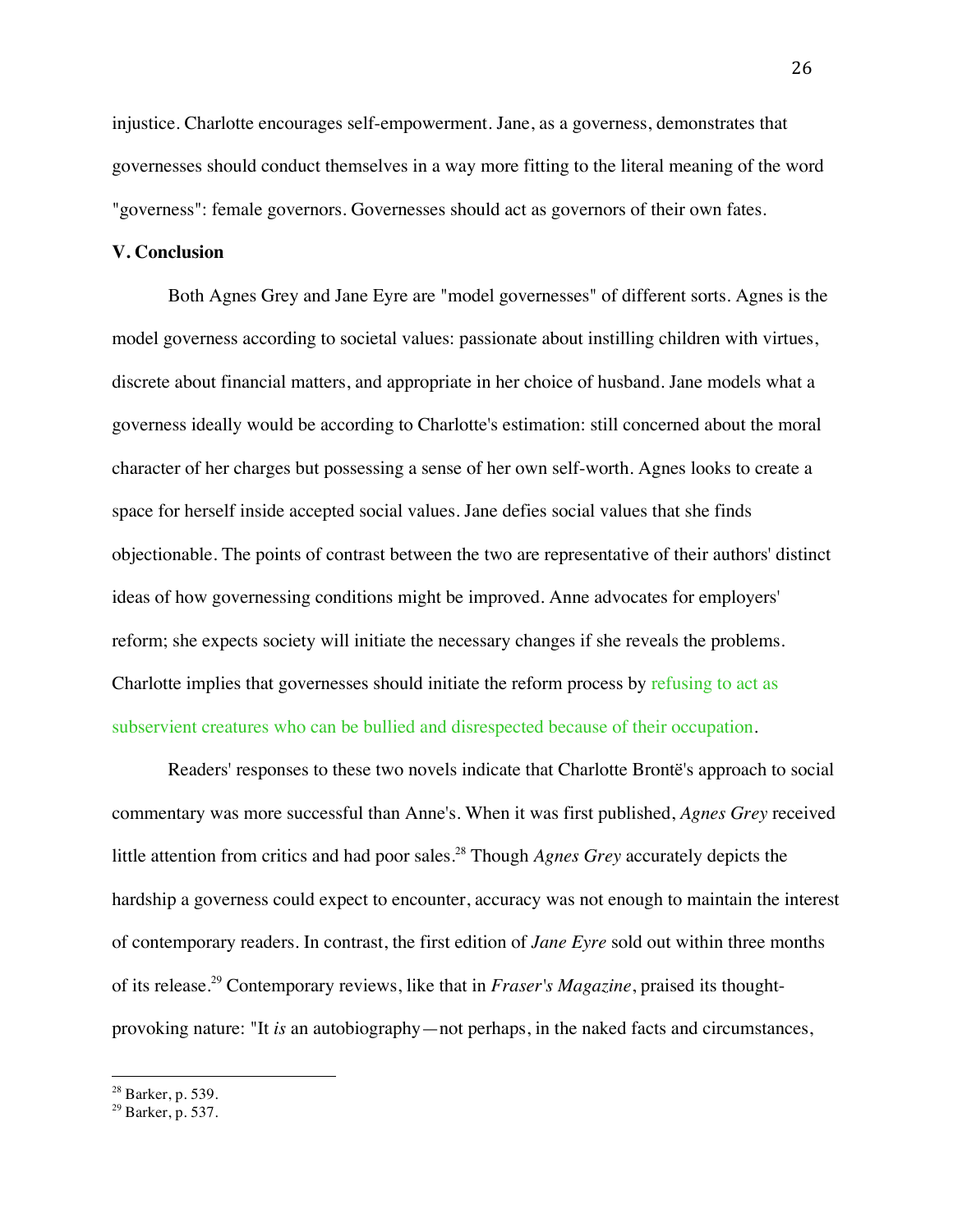but in the actual suffering and experience. This gives the book its charm: it is soul speaking to soul."30 The *Fraser's Magazine* review describes *Jane Eyre*'s power to captivate readers, provoking consideration of Jane's suffering and the tenacity and assertiveness that served her well in her lowly social position. According to readers' reactions, innovative description is more powerful than realistic testimonial. Both Brontë sisters demonstrate a commitment to addressing the governess question, a pressing social issue and one relevant to their personal lives.

Ultimately, Charlotte's approach was the more compelling one.

# **Works Referenced**

- Barker, Juliet. *The Brontës*. London: Weidenfeld and Nicolson, 1994.
- Brontë, Anne. *Agnes Grey*. London: Penguin, 2004.
- Brontë, Anne. *The Tenant of Wildfell Hall*. London: Penguin, 1996.
- Brontë, Charlotte. *Jane Eyre*. Ed. Margaret Smith. Oxford: Oxford UP, 2000.
- Broughton, Trev, and Ruth Symes. *The Governess: An Anthology*. Stroud, Gloucestershire: Sutton Pub., 1997.
- Lady Eastlake, Elizabeth. "Hints on the Modern Governess System." *The Governess: An Anthology*. Ed. Trev Broughton and Ruth Symes. Stroud, Gloucestershire: Sutton Pub., 1997. 111-112.
- Lady Eastlake, Elizabeth. "*Vanity Fair*, *Jane Eyre* and the Governesses Benevolent Institution." *The Governess: An Anthology*. Ed. Trev Broughton and Ruth Symes. Stroud, Gloucestershire: Sutton Pub., 1997. 119-120.
- Maurice, Mary. *Mothers and Governesses*. *The Governess: An Anthology*. Ed. Trev Broughton and Ruth Symes. Stroud, Gloucestershire: Sutton Pub., 1997. 16-17.
- Peart, Emily. *A Book for Governesses, by One of Them. The Governess: An Anthology*. Ed. Trev Broughton and Ruth Symes. Stroud, Gloucestershire: Sutton Pub., 1997. 103-104, 181-184.
- Poovey, Mary. *Uneven Developments: The Ideological Work of Gender in Mid-Victorian England*. Chicago: University of Chicago, 1988.

<sup>30</sup> Quoted in the appendix to *Jane Eyre*, p. 455.